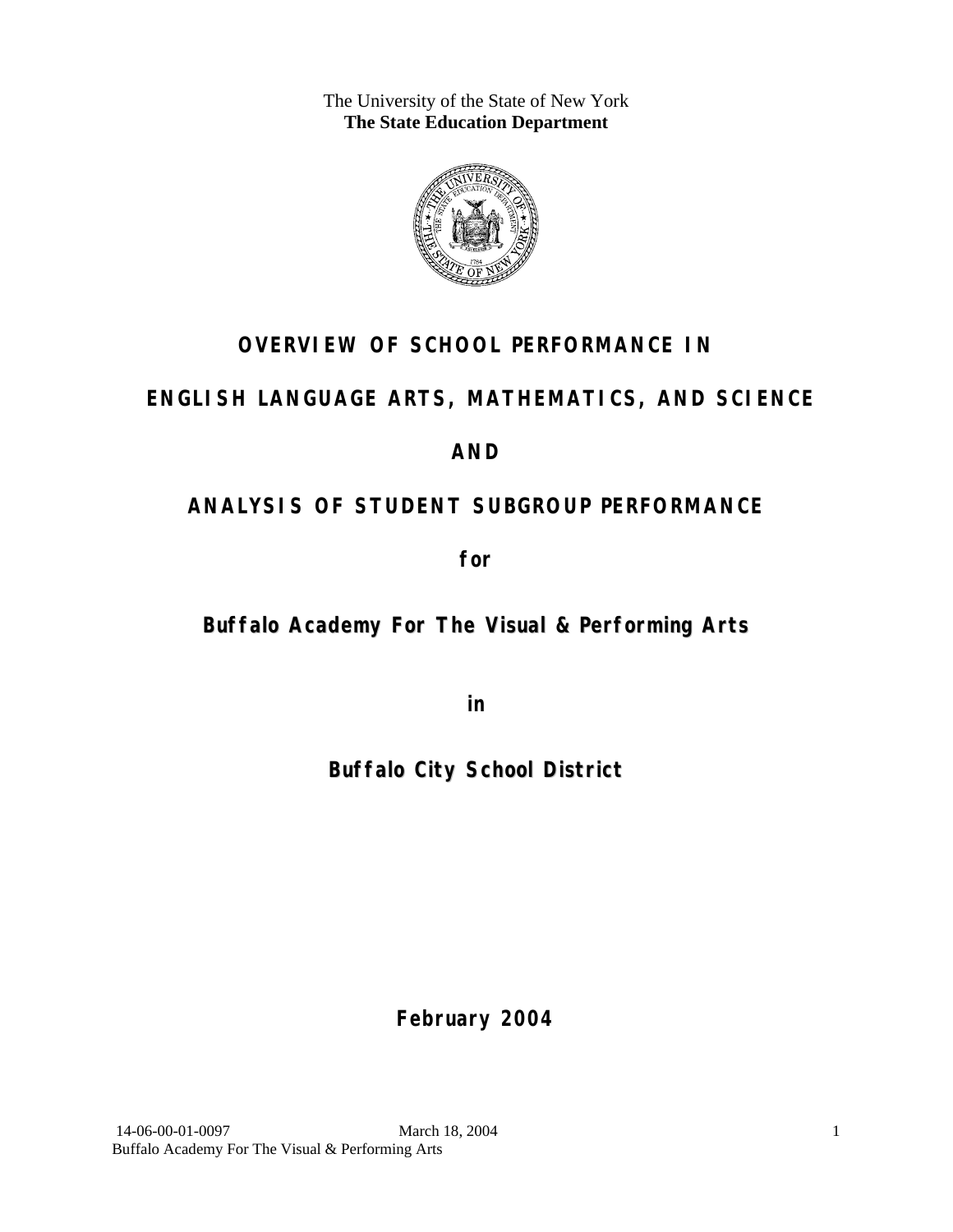### **THE UNIVERSITY OF THE STATE OF NEW YORK**

### **Regents of The University**

| Tonawanda             |
|-----------------------|
| <b>Hollis</b>         |
| Staten Island         |
| New Rochelle          |
| Peru                  |
| Huntington            |
| <b>North Syracuse</b> |
| New York              |
| <b>Belle Harbor</b>   |
| <b>Buffalo</b>        |
| Hartsdale             |
| Albany                |
| <b>Bronx</b>          |
| New York              |
| <b>Binghamton</b>     |
| Rochester             |

#### **President of The University and Commissioner of Education**

RICHARD P. MILLS

**Deputy Commissioner for Elementary, Middle, Secondary and Continuing Education**  JAMES A. KADAMUS

### **Coordinator, School Operations and Management Services**

CHARLES SZUBERLA

#### **Coordinator, Information and Reporting Services**

MARTHA P. MUSSER

The State Education Department does not discriminate on the basis of age, color, religion, creed, disability, marital status, veteran status, national origin, race, gender, genetic predisposition or carrier status, or sexual orientation in its educational programs, services and activities. Portions of this publication can be made available in a variety of formats, including braille, large print or audio tape, upon request. Inquiries concerning this policy of nondiscrimination should be directed to the Department's Office for Diversity, Ethics, and Access, Room 530, Education Building, Albany, NY 12234. **Requests for additional copies of this publication may be made by contacting the Publications Sales Desk, Room 309, Education Building, Albany, NY 12234.** 

Please address all correspondence about this report that is not related to data corrections to:

*School Report Card Coordinator Information and Reporting Services Team New York State Education Department Room 863 EBA 89 Washington Avenue Albany, NY 12234*  E-mail: *RPTCARD@mail.nysed.gov*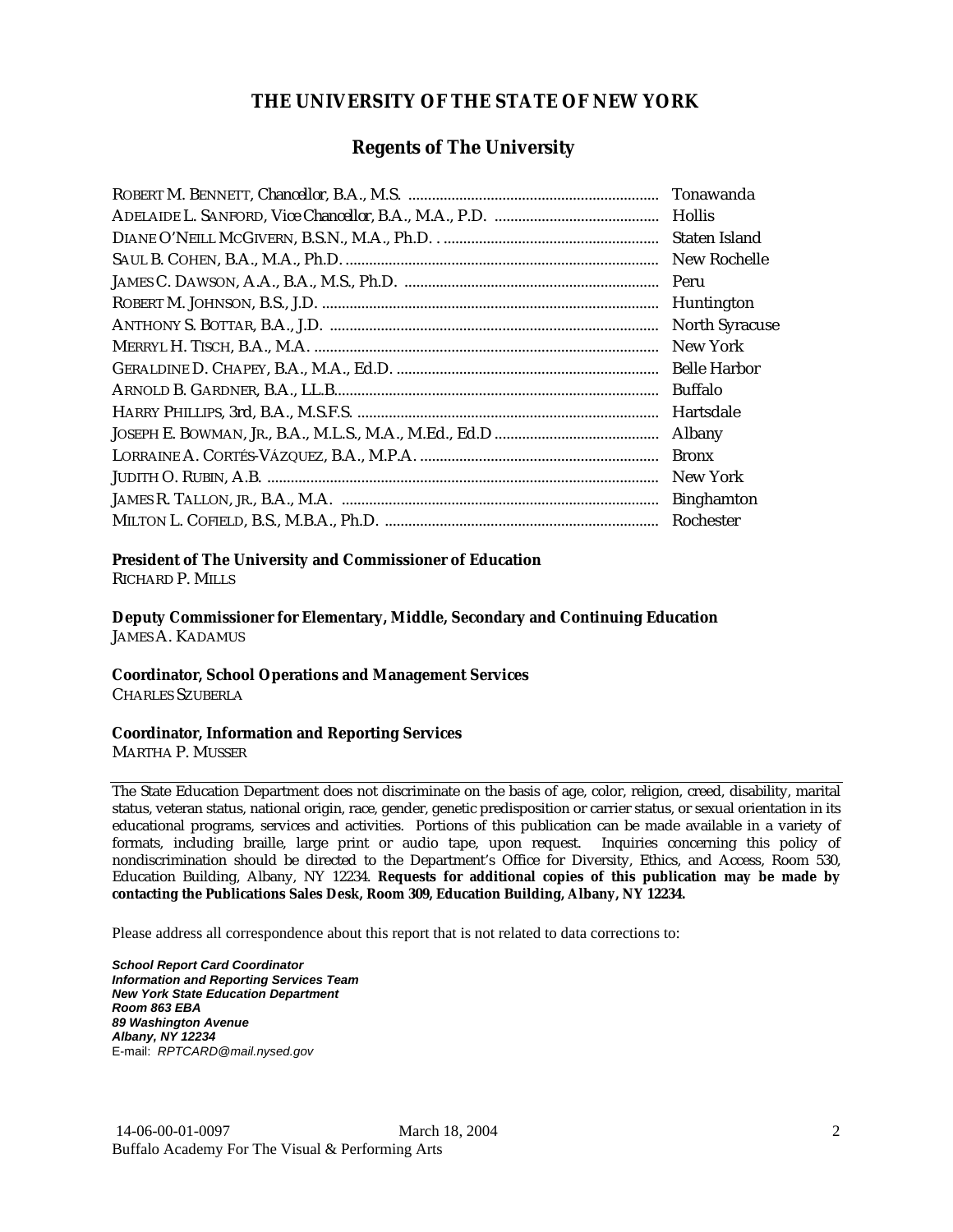The *New York State School Report Card* is an important part of the Board of Regents effort to raise learning standards for all students. It provides information to the public on student performance and other measures of school and district performance. Knowledge gained from the school report card on a school's strengths and weaknesses can be used to improve instruction and services to students.

The *New York State School Report Card* consists of three parts: the *Overview of School Performance in English Language Arts, Mathematics, and Science and Analysis of Student Subgroup Performance,* the *Comprehensive Information Report,* and the *School Accountability Report*. The *Overview and Analysis* presents performance data on measures required by the federal No Child Left Behind Act: English, mathematics, science, and graduation rate. Performance data on other State assessments can be found in the *Comprehensive Information Report*. The *School Accountability Report* provides information as to whether a school is making adequate progress toward enabling all students to achieve proficiency in English and mathematics.

State assessments are designed to help ensure that all students reach high learning standards. They show whether students are getting the foundation knowledge they need to succeed at the elementary, middle, and commencement levels and beyond. The State requires that students who are not making appropriate progress toward the standards receive academic intervention services.

In the *Overview*, performance on the elementary- and middle-level assessments in English language arts and mathematics and on the middle-level science test is reported in terms of mean scores and the percentage of students scoring at each of the four levels. These levels indicate performance on the standards from seriously deficient to advanced proficiency. Performance on the elementary-level science test is reported in terms of mean scores and the percentage of students making appropriate progress. Regents examination scores are reported in four score ranges. Scores of 65 to 100 are passing; scores of 55 to 64 earn credit toward a local diploma (with the approval of the local board of education). Though each elementary- and middle-level assessment is administered to students in a specific grade, secondary-level assessments are taken by students when they complete the coursework for the core curriculum. Therefore, the performance of students at the secondary level is measured for a student cohort rather than a group of students at a particular grade level. Students are grouped in cohorts according to the year in which they first entered grade 9.

The assessment data in the *Overview and Analysis* are for all tested students in the school, including general-education students and students with disabilities. In the *Overview*, each school's performance is compared with that of schools similar in grade level, district resources, and student needs as indicated by income and limited English proficiency (LEP) status. Each district's performance is compared with that of all public schools statewide. In the *Analysis*, performance is disaggregated by race/ethnicity, disability status, gender, LEP status, income level, and migrant status.

Explanations of terms referred to or symbols used in this part of the school report card may be found in the glossary on the last page. Further information on the school report card may be found in the guide, *Understanding Your School Report Card: February 2004*, available on the Information and Reporting Services Web site at www.emsc.nysed.gov/irts.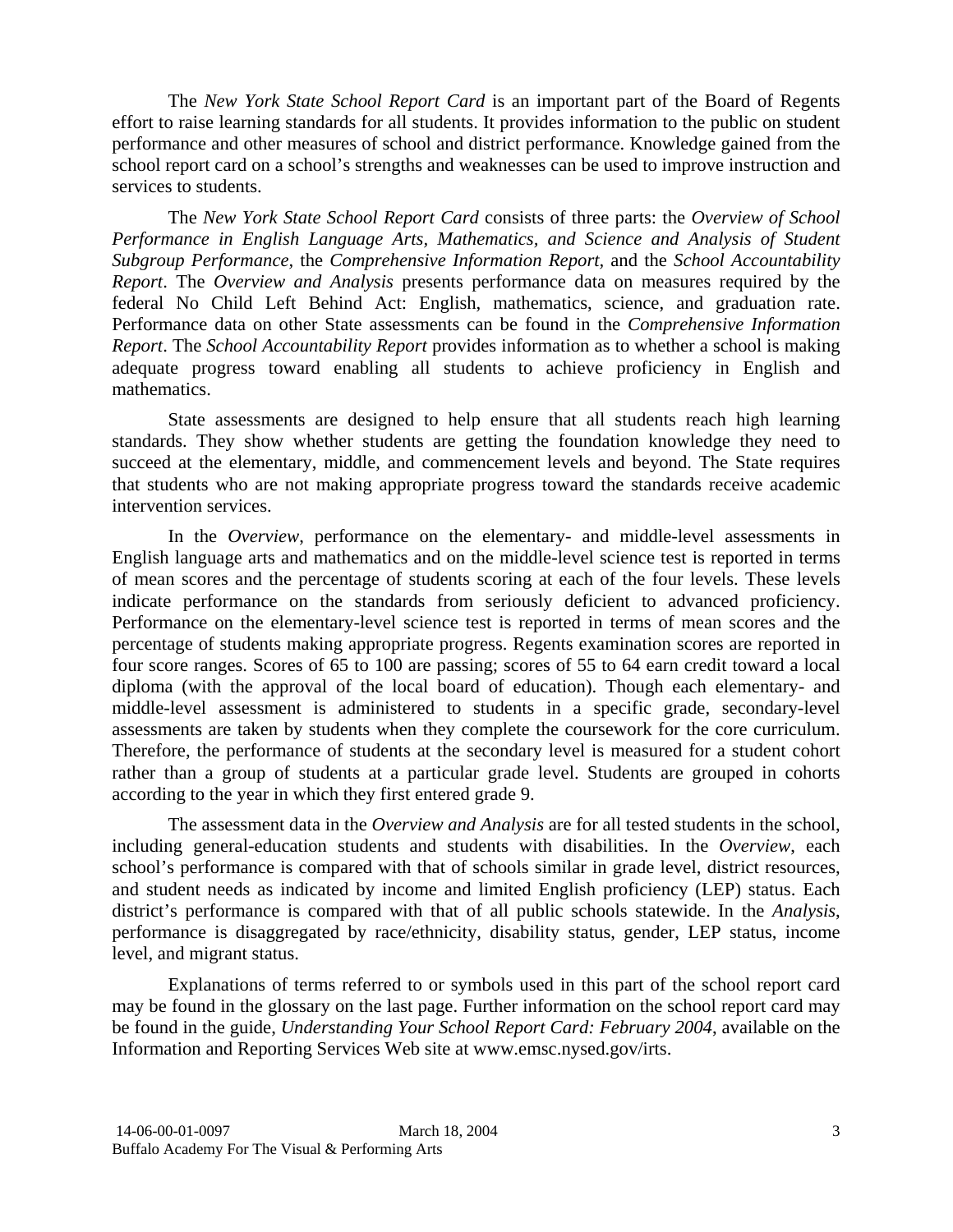# **Overview of School Performance in English Language Arts, Mathematics, and Science**

### **School Profile**

| Principal:<br>Kevin Kacmierczak |             | (716)851-3868<br>Phone:   |
|---------------------------------|-------------|---------------------------|
| ∣ Organization                  | Grade Range | <b>Student Enrollment</b> |
| $2002 - 03$                     | $5 - 12$    | 848                       |

| 2001–02 School District-wide Total Expenditure per Pupil<br>\$12,201 |  |
|----------------------------------------------------------------------|--|
|----------------------------------------------------------------------|--|

### **2002–03 Percentage of Core Classes Taught by Highly Qualified Teachers\***

| <b>Number of Core</b><br><b>Classes</b> | <b>Percent Taught</b><br>by Highly<br>Qualified<br><b>Teachers</b> |
|-----------------------------------------|--------------------------------------------------------------------|
|                                         |                                                                    |
| 207                                     | 70%                                                                |
|                                         |                                                                    |

\*For the 2002-03 school year, SED is reporting that teachers of core classes are highly qualified if they are certified to teach those classes. However, No Child Left Behind (NCLB) imposes requirements beyond certification for some teachers to be considered highly qualified. In future years, when New York State uses the NCLB criteria for reporting, certified teachers must fulfill all NCLB requirements to be counted as highly qualified.

#### **2002–03 Percentage of Teachers with No Valid Teaching Certificate\***

| Number of<br><b>Teachers</b> | <b>Percent with No</b><br><b>Valid Teaching</b><br><b>Certificate</b> |
|------------------------------|-----------------------------------------------------------------------|
| 62                           | 24%                                                                   |

\*This count includes teachers with temporary licenses who do not have a valid permanent, provisional, or transitional teaching certificate.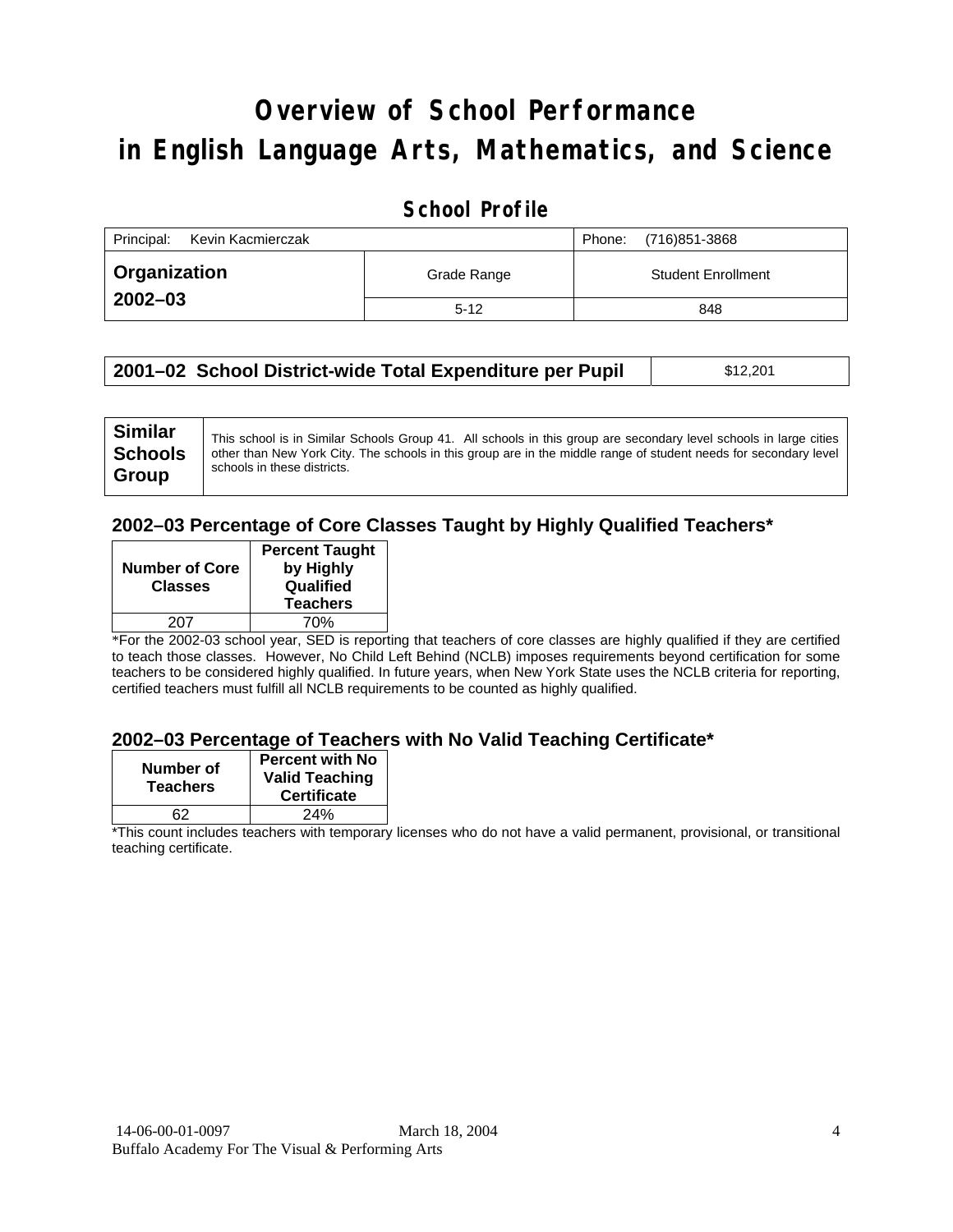### English Language Arts



| Performance at<br><b>This School</b> | Level 1<br>527-661 | Level 2<br>662-700 | Level 3<br>701-738 | Level 4<br>739-830 | <b>Total</b> | <b>Mean Score</b> |
|--------------------------------------|--------------------|--------------------|--------------------|--------------------|--------------|-------------------|
| May 2001                             | 10                 | 54                 | 25                 | 2                  | 91           | 692               |
|                                      | Level 1<br>527-659 | Level 2<br>660-698 | Level 3<br>699-737 | Level 3<br>738-830 | <b>Total</b> |                   |
| <b>March 2002</b>                    | 5                  | 51                 | 28                 | 3                  | 87           | 692               |
|                                      | Level 1<br>527-657 | Level 2<br>658-696 | Level 3<br>697-736 | Level 4<br>737-830 | <b>Total</b> |                   |
| January 2003                         | 14                 | 44                 | 33                 | 5                  | 96           | 681               |

|         | Middle-Level English Language Arts Levels — Listening, Reading, and Writing Standards                         |  |  |
|---------|---------------------------------------------------------------------------------------------------------------|--|--|
| Level 4 | These students <b>exceed the standards</b> and are moving toward high performance on the Regents examination. |  |  |
| Level 3 | These students meet the standards and, with continued steady growth, should pass the Regents examination.     |  |  |
| Level 2 | These students need extra help to meet the standards and pass the Regents examination.                        |  |  |
| Level 1 | These students have serious academic deficiencies.                                                            |  |  |

**Performance of Limited English Proficient Students Taking the New York State English as a Second Language Achievement Test (NYSESLAT) as the Measure of English Language Arts Achievement**

| Grade 8 | Number<br>Tested | Level 1 | Level 2  | Level 3  | Level 4  |
|---------|------------------|---------|----------|----------|----------|
| 2003    |                  | Ħ       | $^{\pi}$ | $^{\pi}$ | $^{\pi}$ |

**Performance of Students with Severe Disabilities on the New York State Alternate Assessment (NYSAA) in English** 

| Grade 8     | <b>Number</b><br>Tested | AA-Level 1 | AA-Level 2 | AA-Level 3 | AA-Level 4 |
|-------------|-------------------------|------------|------------|------------|------------|
| $2002 - 03$ |                         |            |            |            |            |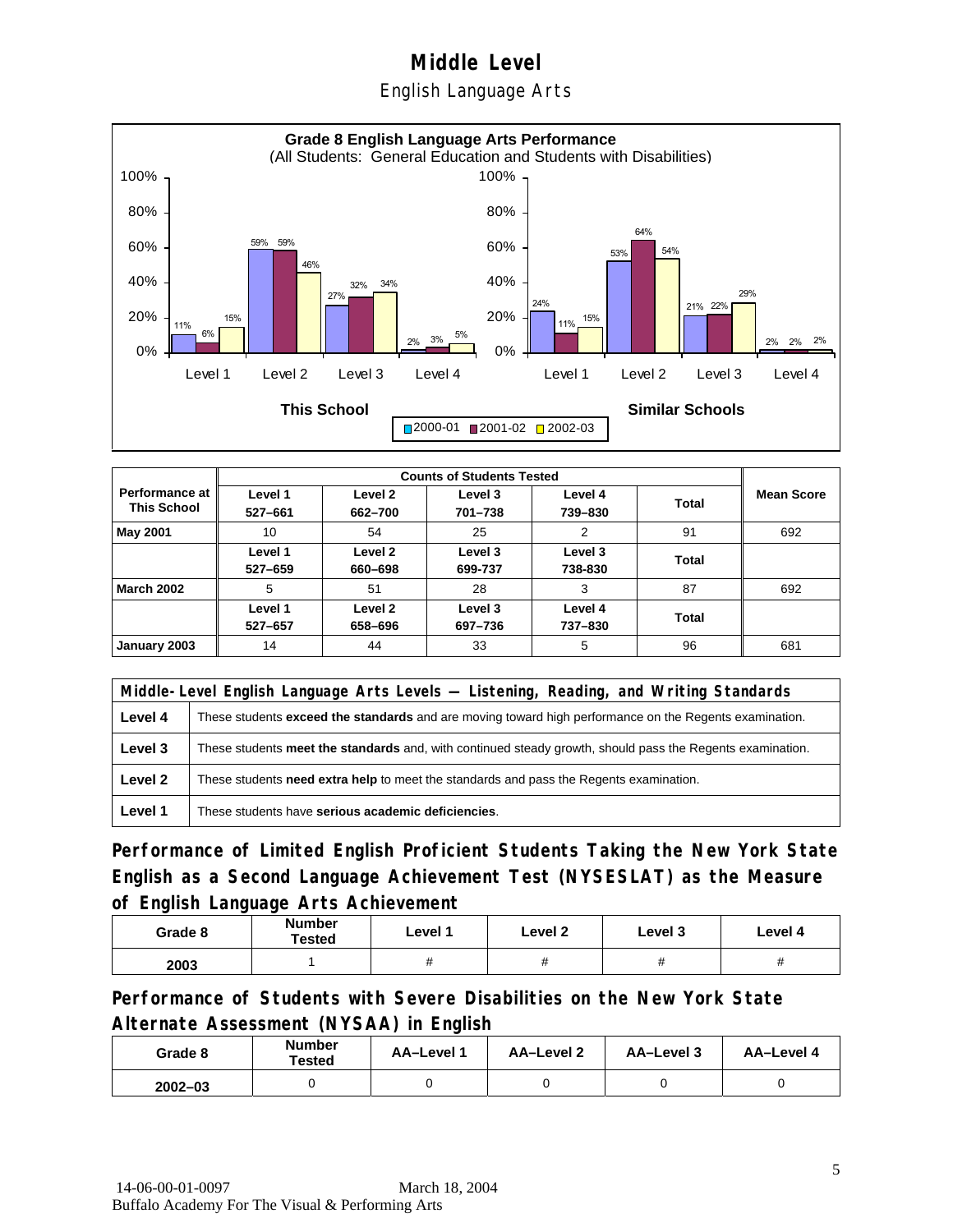### Mathematics



|                                      | <b>Counts of Students Tested</b> |                    |                    |                    |              |                   |
|--------------------------------------|----------------------------------|--------------------|--------------------|--------------------|--------------|-------------------|
| Performance at<br><b>This School</b> | Level 1<br>517-680               | Level 2<br>681-715 | Level 3<br>716-759 | Level 4<br>760-882 | <b>Total</b> | <b>Mean Score</b> |
| <b>May 2001</b>                      | 28                               | 44                 | 22                 |                    | 94           | 690               |
| May 2002                             | 14                               | 49                 | 24                 |                    | 88           | 696               |
| May 2003                             | 10                               | 42                 | 37                 |                    | 91           | 709               |

|         | Middle-Level Mathematics Levels — Knowledge, Reasoning, and Problem-Solving Standards                     |  |  |
|---------|-----------------------------------------------------------------------------------------------------------|--|--|
| Level 4 | These students exceed the standards and are moving toward high performance on the Regents examination.    |  |  |
| Level 3 | These students meet the standards and, with continued steady growth, should pass the Regents examination. |  |  |
| Level 2 | These students <b>need extra help</b> to meet the standards and pass the Regents examination.             |  |  |
| Level 1 | These students have serious academic deficiencies.                                                        |  |  |

### **Performance of Students with Severe Disabilities on the New York State Alternate Assessment (NYSAA) in Mathematics**

| <b>Middle Level</b> | <b>Number</b><br>Tested | AA-Level 1 | AA-Level 2 | AA-Level 3 | AA-Level 4 |  |
|---------------------|-------------------------|------------|------------|------------|------------|--|
| $2002 - 03$         |                         |            |            |            |            |  |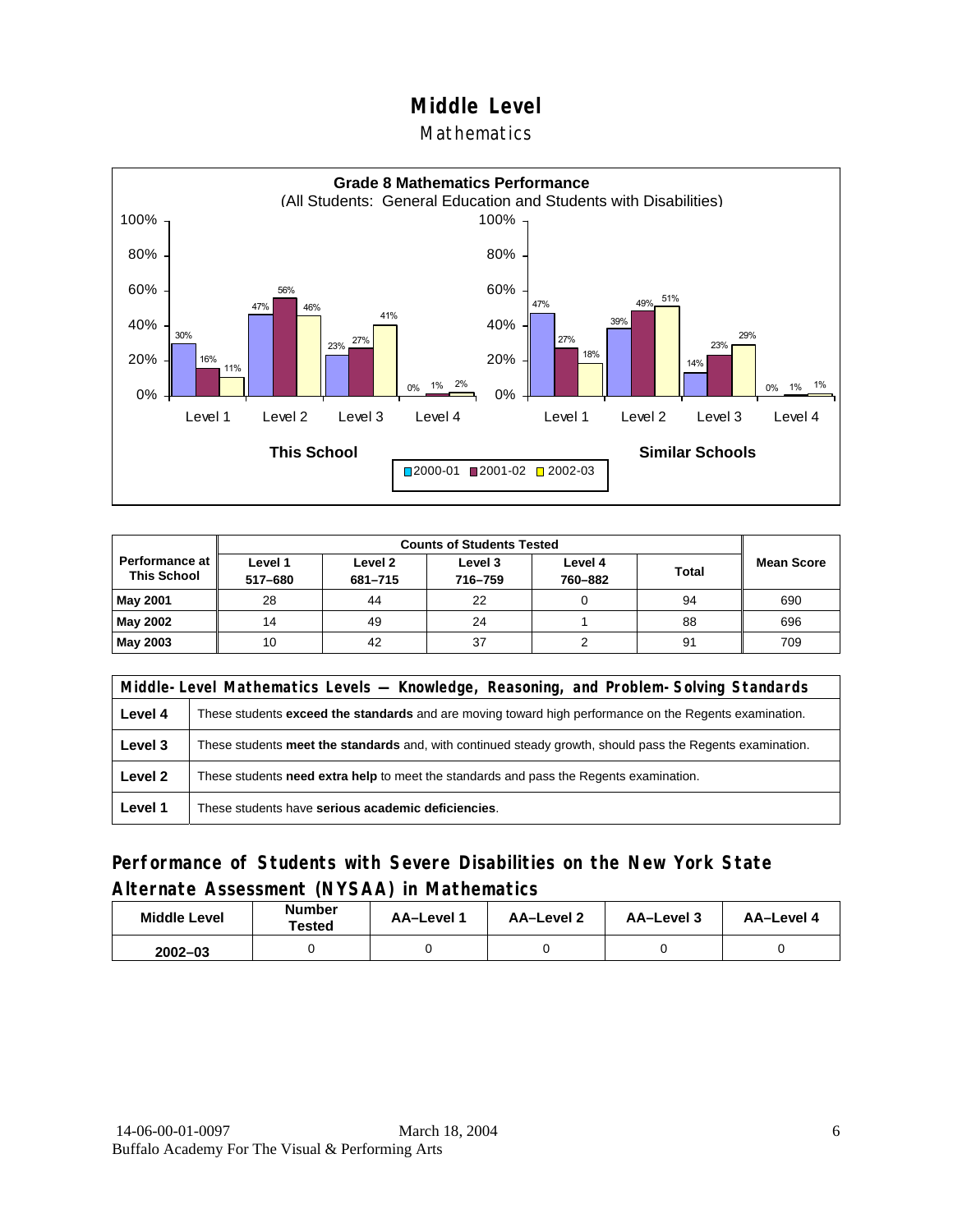#### **Science**



| <b>Performance at This School</b> |                             |         | <b>Counts of Students Tested</b> | <b>Mean Score</b> |         |       |    |
|-----------------------------------|-----------------------------|---------|----------------------------------|-------------------|---------|-------|----|
|                                   |                             | Level 1 | Level 2                          | Level 3           | Level 4 | Total |    |
| <b>June 2002</b>                  | <b>Middle-Level Science</b> |         |                                  | 55                | 19      | 88    | 74 |
|                                   | <b>Regents Science</b>      |         |                                  |                   |         |       |    |
| January/                          | <b>Middle-Level Science</b> | 6       | 20                               | 46                | 18      | 90    |    |
|                                   | June 2003   Regents Science |         |                                  |                   | #       |       |    |

|         | Middle-Level Science Levels — Knowledge, Reasoning, and Problem-Solving Standards*                                                                                                                  |  |  |  |  |  |  |  |
|---------|-----------------------------------------------------------------------------------------------------------------------------------------------------------------------------------------------------|--|--|--|--|--|--|--|
| Level 4 | These students <b>exceed the standards</b> on the middle-level science test and are moving toward high performance<br>on the Regents examinations or score 85–100 on a Regents science examination. |  |  |  |  |  |  |  |
| Level 3 | These students meet the standards on the middle-level science test and, with continued steady growth, should<br>pass the Regents examinations or score 65–84 on a Regents science examination.      |  |  |  |  |  |  |  |
| Level 2 | These students need extra help to meet the standards for middle-level science and to pass the Regents<br>examinations or score 55–64 on a Regents science examination.                              |  |  |  |  |  |  |  |
| Level 1 | These students have serious academic deficiencies as evidenced in the middle-level science test or score 0–54<br>on a Regents science examination.                                                  |  |  |  |  |  |  |  |

\*Students may demonstrate proficiency in middle-level science by scoring at Level 3 or above on the middle-level science test or by scoring 65 or above on a Regents examination in science.

### **Performance of Students with Severe Disabilities on the New York State Alternate Assessment (NYSAA) in Science**

| Middle-Level | <b>Number</b><br>Tested | AA–Level 1 | AA-Level 2 | AA-Level 3 | AA-Level 4 |  |
|--------------|-------------------------|------------|------------|------------|------------|--|
| $2002 - 03$  |                         |            |            |            |            |  |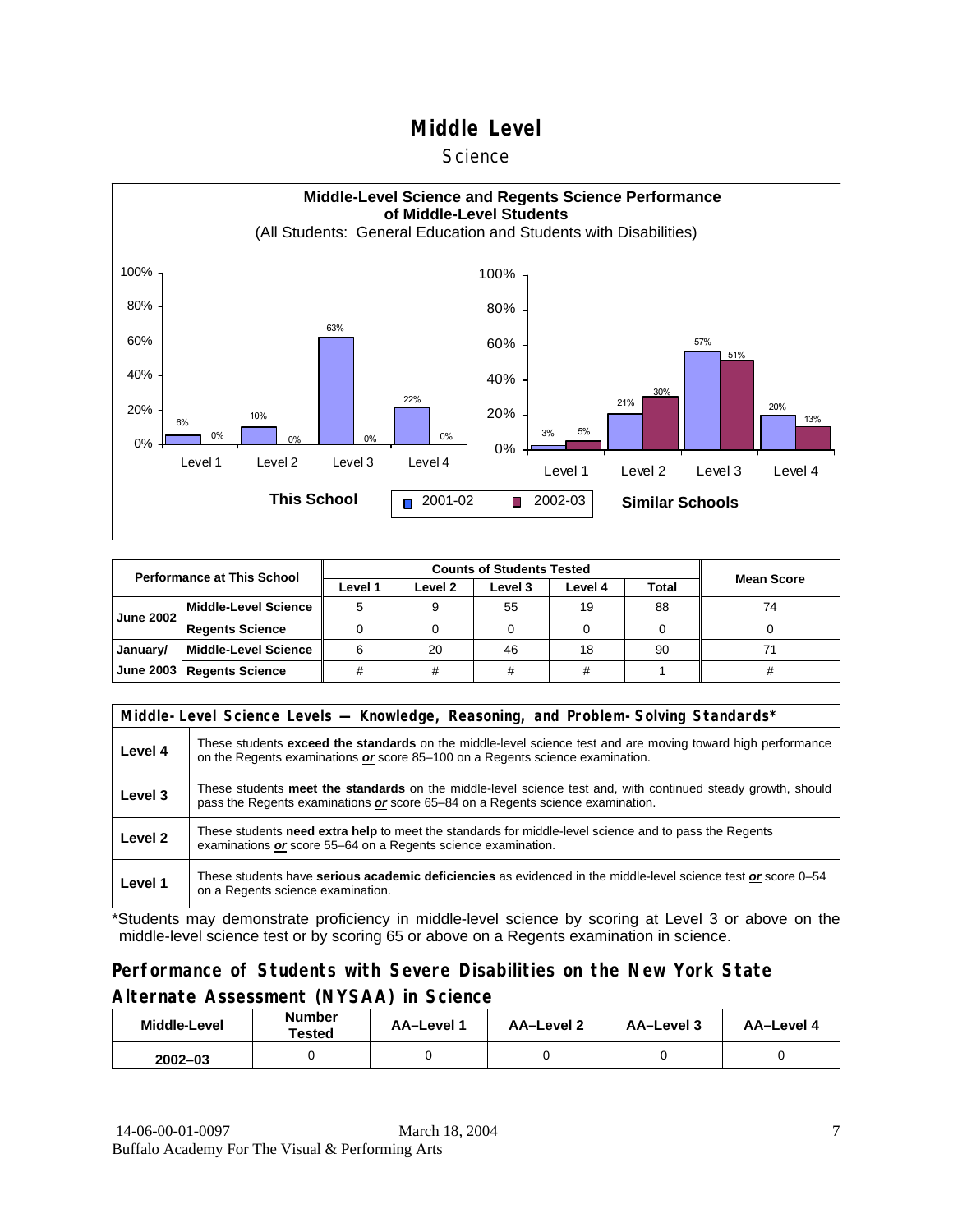## **High School English Achievement after Four Years of Instruction**

The graph and table below present performance of the 1997, 1998, and 1999 cohort members, four years after entering grade 9, in meeting the graduation assessment requirement in English. A score of 65 or above on the Regents comprehensive examination in English is considered passing. Only the highest score of each student is counted, regardless of how many times the student took the examination. In the graph, students passing approved alternatives to this examination are counted as scoring in the 65 to 84 range. RCT results are not included in the graph. In the first table, the numbers of students who met the graduation requirement by passing an approved alternative are listed separately. The second table shows the competency test performance of students with disabilities eligible for the safety net who did not score 55 or above on a Regents examination or approved alternative. Students who score 55 to 64 on the Regents examination in comprehensive English may be given credit towards a local high school diploma if allowed by the district board of education. The data in these tables and chart show the performance of the cohorts as of June  $30<sup>th</sup>$  of the fourth year after first entering grade 9.



|             | English Graduation Requirement Achievement after Four Years of High School*                                                                                                                                                                                               |  |  |    |    |  |  |  |  |  |  |  |  |
|-------------|---------------------------------------------------------------------------------------------------------------------------------------------------------------------------------------------------------------------------------------------------------------------------|--|--|----|----|--|--|--|--|--|--|--|--|
|             | <b>Cohort Members</b><br><b>Highest Score</b><br><b>Highest Score</b><br><b>Highest Score</b><br><b>Highest Score</b><br>Approved<br>Between 55 and 64<br><b>Alternative Credit</b><br>Between 0 and 54<br>Between 65 and 84<br>Between 85 and 100<br><b>All Students</b> |  |  |    |    |  |  |  |  |  |  |  |  |
| 1997 Cohort | 92                                                                                                                                                                                                                                                                        |  |  | 68 |    |  |  |  |  |  |  |  |  |
| 1998 Cohort | 127                                                                                                                                                                                                                                                                       |  |  | 90 |    |  |  |  |  |  |  |  |  |
| 1999 Cohort | 107                                                                                                                                                                                                                                                                       |  |  | 50 | 32 |  |  |  |  |  |  |  |  |

\*Assessments used to determine counts in this table include the Regents examination in comprehensive English, the component retest in English, and approved alternatives.

| Performance of Students Who Took the Regents<br><b>Competency Tests in Reading and Writing to</b><br>Meet the Graduation Requirement* |  |  |  |  |  |  |  |  |
|---------------------------------------------------------------------------------------------------------------------------------------|--|--|--|--|--|--|--|--|
| <b>Failed RCT in Reading</b><br><b>Passed the RCTs</b><br>and/or Writing                                                              |  |  |  |  |  |  |  |  |
| 1997 Cohort                                                                                                                           |  |  |  |  |  |  |  |  |
| 1998 Cohort                                                                                                                           |  |  |  |  |  |  |  |  |
| 1999 Cohort                                                                                                                           |  |  |  |  |  |  |  |  |

\*Includes only students eligible for the safety net who did not score 55 or higher on the Regents examination or an approved alternative.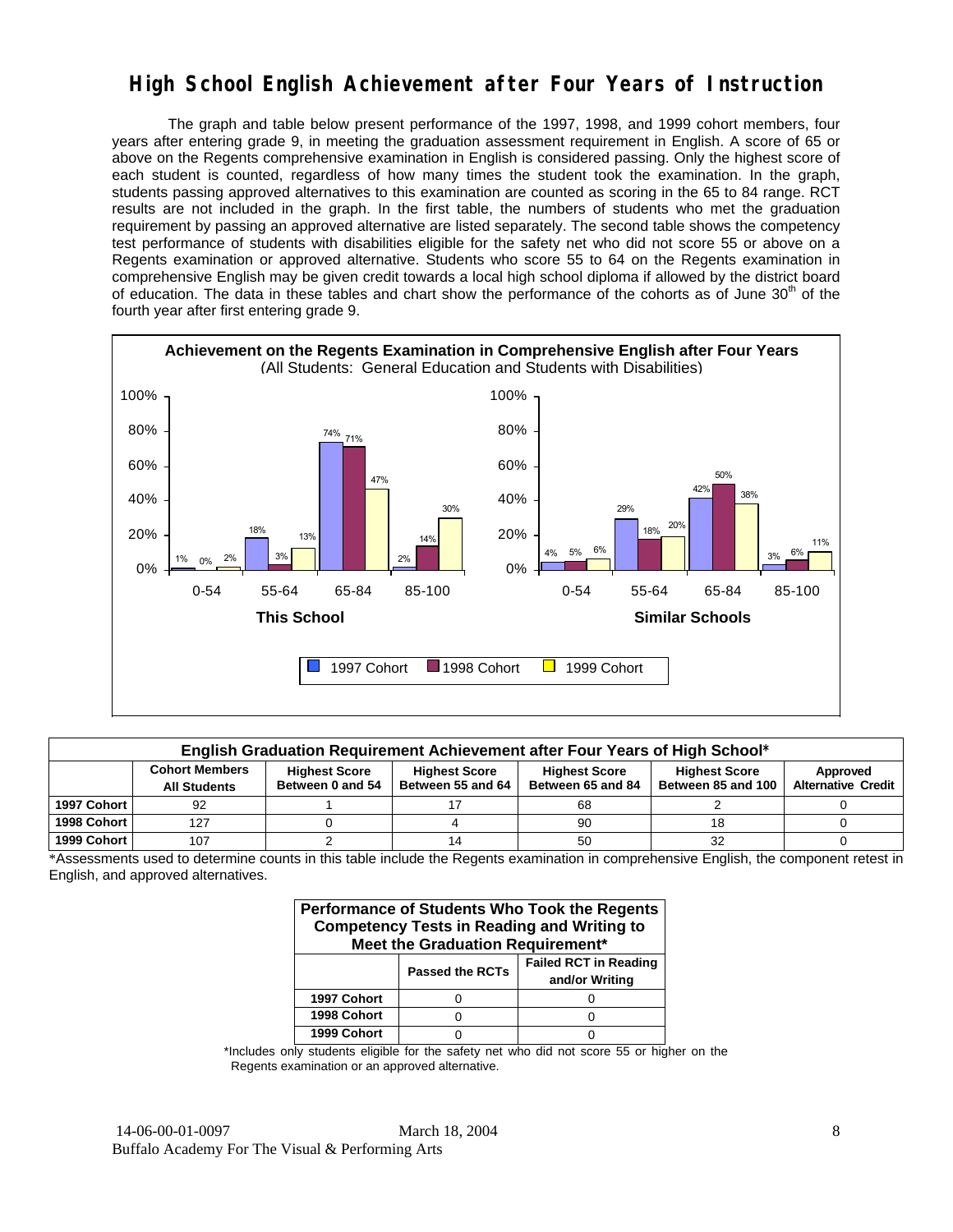## **High School Mathematics Achievement after Four Years of Instruction**

The graph and table below present performance of the 1997, 1998, and 1999 cohort members, four years after entering grade 9, in meeting the graduation assessment requirement in mathematics. A score of 65 or above on a Regents examination in mathematics is considered passing. Only the highest score of each student is counted, regardless of how many times the student took the examination. In the graph, students passing approved alternatives to these examinations are counted as scoring in the 65 to 84 range. RCT results are not included in the graph. In the first table, the numbers of students who met the graduation requirement by passing an approved alternative are listed separately. The second table shows the competency test performance of students with disabilities eligible for the safety net who did not score 55 or above on a Regents examination or approved alternative. Students who score 55 to 64 on a Regents examination in mathematics may be given credit towards a local high school diploma if allowed by the district board of education. The data in these tables and chart show the performance of the cohorts as of June  $30<sup>th</sup>$  of the fourth year after first entering grade 9.



| Mathematics Graduation Requirement Achievement after Four Years of High School* |                                                                                                                                   |                  |                   |                   |                    |                           |  |  |  |  |  |
|---------------------------------------------------------------------------------|-----------------------------------------------------------------------------------------------------------------------------------|------------------|-------------------|-------------------|--------------------|---------------------------|--|--|--|--|--|
|                                                                                 | <b>Highest Score</b><br><b>Highest Score</b><br><b>Highest Score</b><br>Approved<br><b>Cohort Members</b><br><b>Highest Score</b> |                  |                   |                   |                    |                           |  |  |  |  |  |
|                                                                                 | <b>All Students</b>                                                                                                               | Between 0 and 54 | Between 55 and 64 | Between 65 and 84 | Between 85 and 100 | <b>Alternative Credit</b> |  |  |  |  |  |
| 1997 Cohort                                                                     | 92                                                                                                                                |                  | 18                | 26                |                    | 25                        |  |  |  |  |  |
| 1998 Cohort                                                                     | 127                                                                                                                               | 10               | 30                | 54                |                    |                           |  |  |  |  |  |
| 1999 Cohort                                                                     | 107                                                                                                                               |                  | 24                |                   |                    |                           |  |  |  |  |  |

\*Assessments used to determine counts in this table include a Regents examination in mathematics, the component retest in mathematics and approved alternatives.

| Performance of Students Who Took the Regents<br><b>Competency Test in Mathematics to Meet the</b><br><b>Graduation Requirement*</b> |  |  |  |  |  |  |  |
|-------------------------------------------------------------------------------------------------------------------------------------|--|--|--|--|--|--|--|
| <b>Failed at Least</b><br><b>Passed the RCT</b><br>One RCT                                                                          |  |  |  |  |  |  |  |
| 1997 Cohort                                                                                                                         |  |  |  |  |  |  |  |
| 1998 Cohort                                                                                                                         |  |  |  |  |  |  |  |
| 1999 Cohort                                                                                                                         |  |  |  |  |  |  |  |

\*Includes only students eligible for the safety net who did not score 55 or higher on the Regents examination or an approved alternative.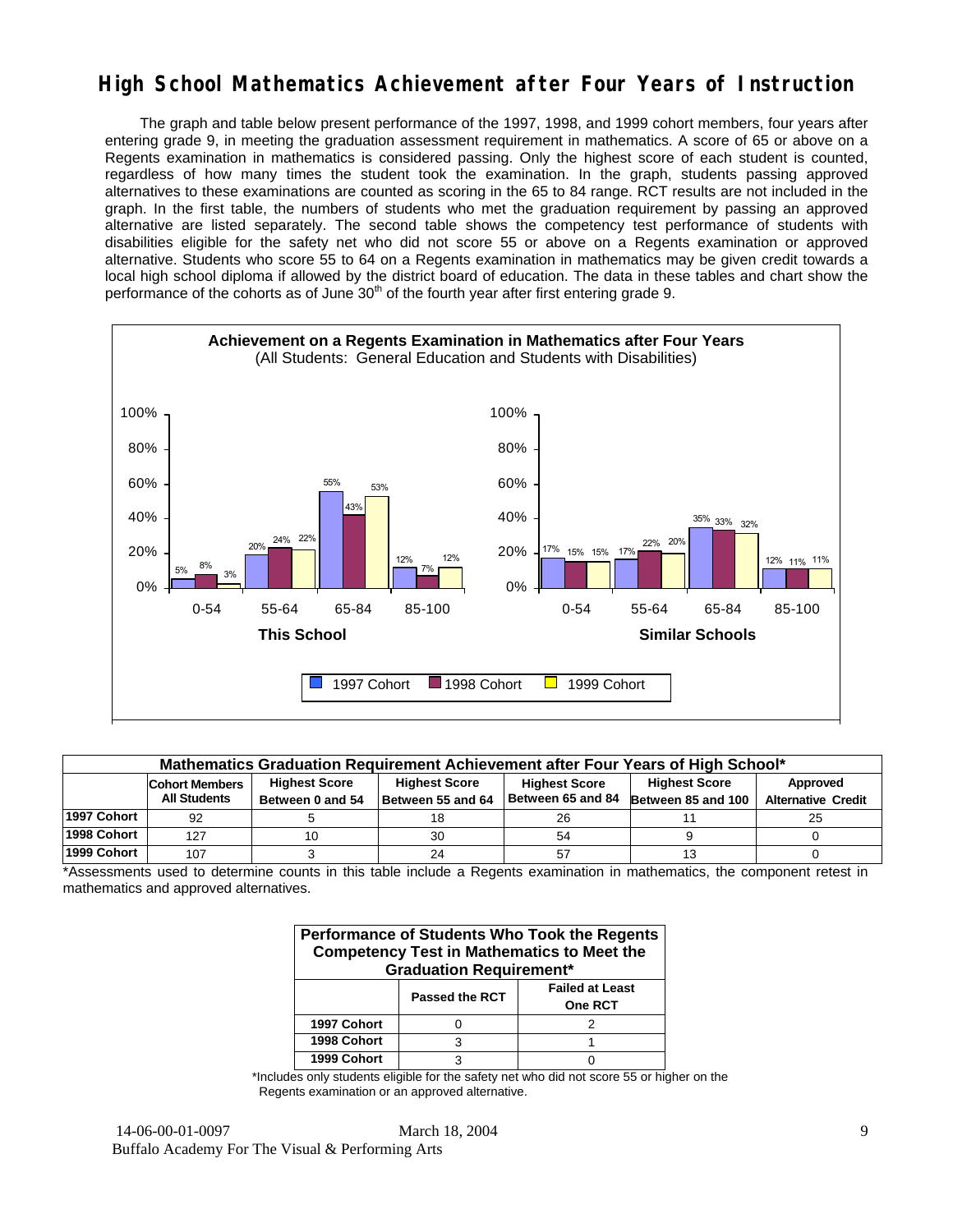# **Cohort Graduation Rates**

 Students were counted as graduates if they earned a local diploma with or without a Regents endorsement by August 31<sup>st</sup> of the fourth year after first entering grade 9. The graduation-rate cohort includes students who transferred to general education development (GED) programs. These students were not counted in the 1998 school accountability cohort for English and mathematics.



| <b>Cohort Graduation Rates</b> |                                  |                                |                                                                    |                            |  |  |  |  |  |
|--------------------------------|----------------------------------|--------------------------------|--------------------------------------------------------------------|----------------------------|--|--|--|--|--|
|                                | <b>Cohort</b><br>Members*<br>(a) | <b>Transfers to GED</b><br>(b) | <b>Graduation Rate</b><br><b>Cohort</b><br><b>Members</b><br>(a+b) | <b>Number</b><br>Graduated |  |  |  |  |  |
| 1998 Cohort                    | 124                              |                                | 126                                                                | 109                        |  |  |  |  |  |

\*Count as of August 31<sup>st</sup> of the fourth year after first entering grade 9.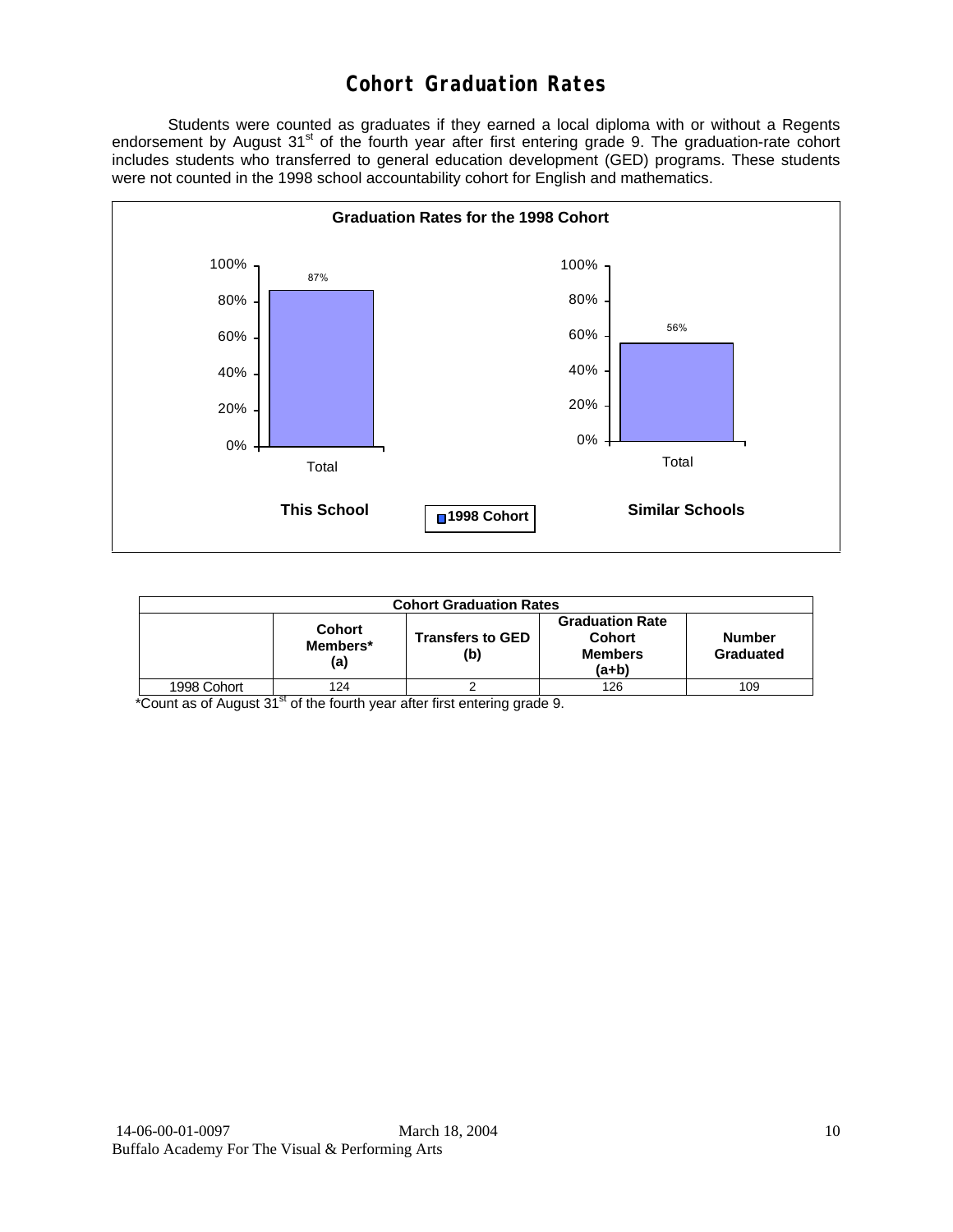# **Analysis of Student Subgroup Performance**

Historically, on State assessments the average performance of Black, Hispanic, and Native American students has been lower than that of White and Asian students. Similarly, students from lowincome families have not performed as well as those from higher income families. A high priority of the Board of Regents is to eliminate these gaps in student performance. In addition, Title I of the federal Elementary and Secondary Education Act includes explicit requirements "to ensure that students served by Title I are given the same opportunity to achieve to high standards and are held to the same high expectations as all students in each State."

This section of the school report card provides performance data for two years by racial/ethnic group, disability status, gender, English proficiency status, income level, and migrant status. The purpose of the student subgroup analyses is to determine if students who perform below the standards in any school tend to fall into particular groups, such as minority students, limited English proficient students, or economically disadvantaged students. If these analyses provide evidence that students in one of the groups achieve at a lower level than other students, the school and community should examine the reasons for this lower performance and make necessary changes in curriculum, instruction, and student support services to remedy these performance gaps. If your school did not report data for the 2002-03 school year for a subject and grade, a table showing data for subgroups in that subject and grade will not be included in the *Analysis*.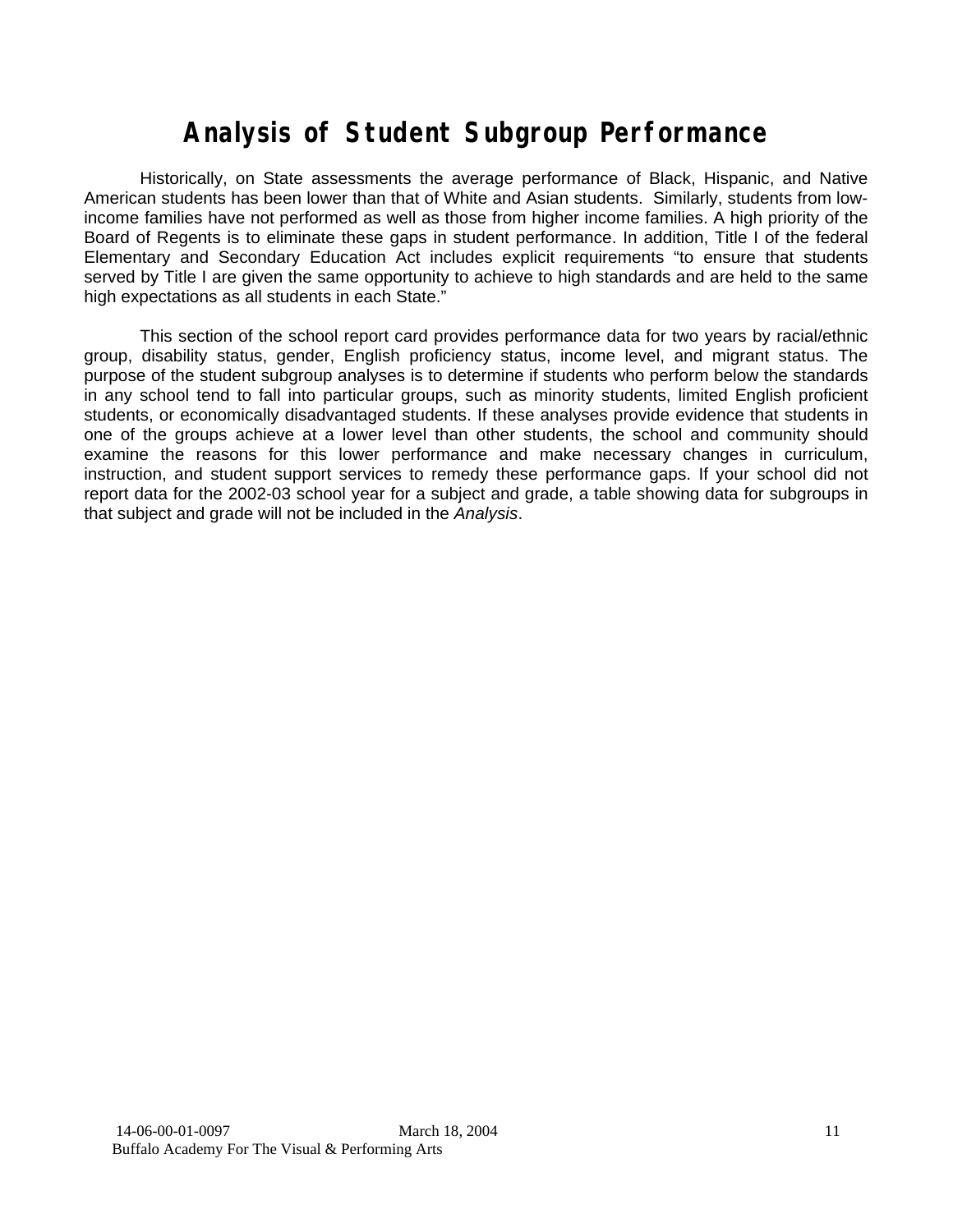## English Language Arts

|                                              |                                                                                    |         | ັ<br>$2001 - 02$ |               | $2002 - 03$                                                       |         |         |           |
|----------------------------------------------|------------------------------------------------------------------------------------|---------|------------------|---------------|-------------------------------------------------------------------|---------|---------|-----------|
| <b>Student Subgroup</b>                      | <b>Percentages of Tested</b><br><b>Students Scoring at Levels</b><br><b>Tested</b> |         |                  | <b>Tested</b> | <b>Percentages of Tested</b><br><b>Students Scoring at Levels</b> |         |         |           |
|                                              |                                                                                    | $2 - 4$ | $3 - 4$          | 4             |                                                                   | $2 - 4$ | $3 - 4$ | 4         |
| <b>Results by Race/Ethnicity</b>             |                                                                                    |         |                  |               |                                                                   |         |         |           |
| American Indian/Alaskan Native               | $\mathbf 0$                                                                        | 0%      | 0%               | 0%            | $\mathbf 0$                                                       | 0%      | 0%      | 0%        |
| <b>Black</b>                                 | 42                                                                                 | s       | s                | s             | 63                                                                | 83%     | 35%     | 3%        |
| Hispanic                                     | 3                                                                                  | s       | s                | s             | 9                                                                 | s       | s       | s         |
| Asian or Pacific Islander                    | $\mathbf 0$                                                                        | 0%      | 0%               | 0%            | $\overline{2}$                                                    | s       | s       | ${\tt s}$ |
| White                                        | 42                                                                                 | 98%     | 55%              | 7%            | 22                                                                | 95%     | 50%     | 14%       |
| Total                                        | 87                                                                                 | 94%     | 36%              | 3%            | 96                                                                | 85%     | 40%     | 5%        |
| Small Group Totals (s)                       | 45                                                                                 | 91%     | 18%              | 0%            | 11                                                                | 82%     | 45%     | 0%        |
| <b>Results by Disability Status</b>          |                                                                                    |         |                  |               |                                                                   |         |         |           |
| General-education students                   | 82                                                                                 | 98%     | 38%              | 4%            | 80                                                                | 98%     | 46%     | 6%        |
| Students with disabilities                   | 5                                                                                  | 40%     | 0%               | 0%            | 16                                                                | 25%     | 6%      | 0%        |
| Total                                        | 87                                                                                 | 94%     | 36%              | 3%            | 96                                                                | 85%     | 40%     | 5%        |
| <b>Results by Gender</b>                     |                                                                                    |         |                  |               |                                                                   |         |         |           |
| Female                                       | 60                                                                                 | 95%     | 32%              | 3%            | 63                                                                | 89%     | 44%     | 5%        |
| Male                                         | 27                                                                                 | 93%     | 44%              | 4%            | 33                                                                | 79%     | 30%     | 6%        |
| Total                                        | 87                                                                                 | 94%     | 36%              | 3%            | 96                                                                | 85%     | 40%     | 5%        |
| <b>Results by English Proficiency Status</b> |                                                                                    |         |                  |               |                                                                   |         |         |           |
| English proficient                           | 87                                                                                 | 94%     | 36%              | 3%            | 96                                                                | 85%     | 40%     | 5%        |
| Limited English proficient                   | $\mathbf 0$                                                                        | 0%      | 0%               | 0%            | $\mathbf 0$                                                       | 0%      | 0%      | 0%        |
| Total                                        | 87                                                                                 | 94%     | 36%              | 3%            | 96                                                                | 85%     | 40%     | 5%        |
| <b>Results by Income Level</b>               |                                                                                    |         |                  |               |                                                                   |         |         |           |
| Economically disadvantaged                   | 47                                                                                 | 91%     | 26%              | 2%            | 63                                                                | 81%     | 29%     | 2%        |
| Not disadvantaged                            | 40                                                                                 | 98%     | 48%              | 5%            | 33                                                                | 94%     | 61%     | 12%       |
| Total                                        | 87                                                                                 | 94%     | 36%              | 3%            | 96                                                                | 85%     | 40%     | 5%        |
| <b>Results by Migrant Status</b>             |                                                                                    |         |                  |               |                                                                   |         |         |           |
| Migrant family                               | $\mathbf 0$                                                                        | 0%      | 0%               | 0%            | 0                                                                 | 0%      | 0%      | 0%        |
| Not migrant family                           | 87                                                                                 | 94%     | 36%              | 3%            | 96                                                                | 85%     | 40%     | 5%        |
| Total                                        | 87                                                                                 | 94%     | 36%              | 3%            | 96                                                                | 85%     | 40%     | 5%        |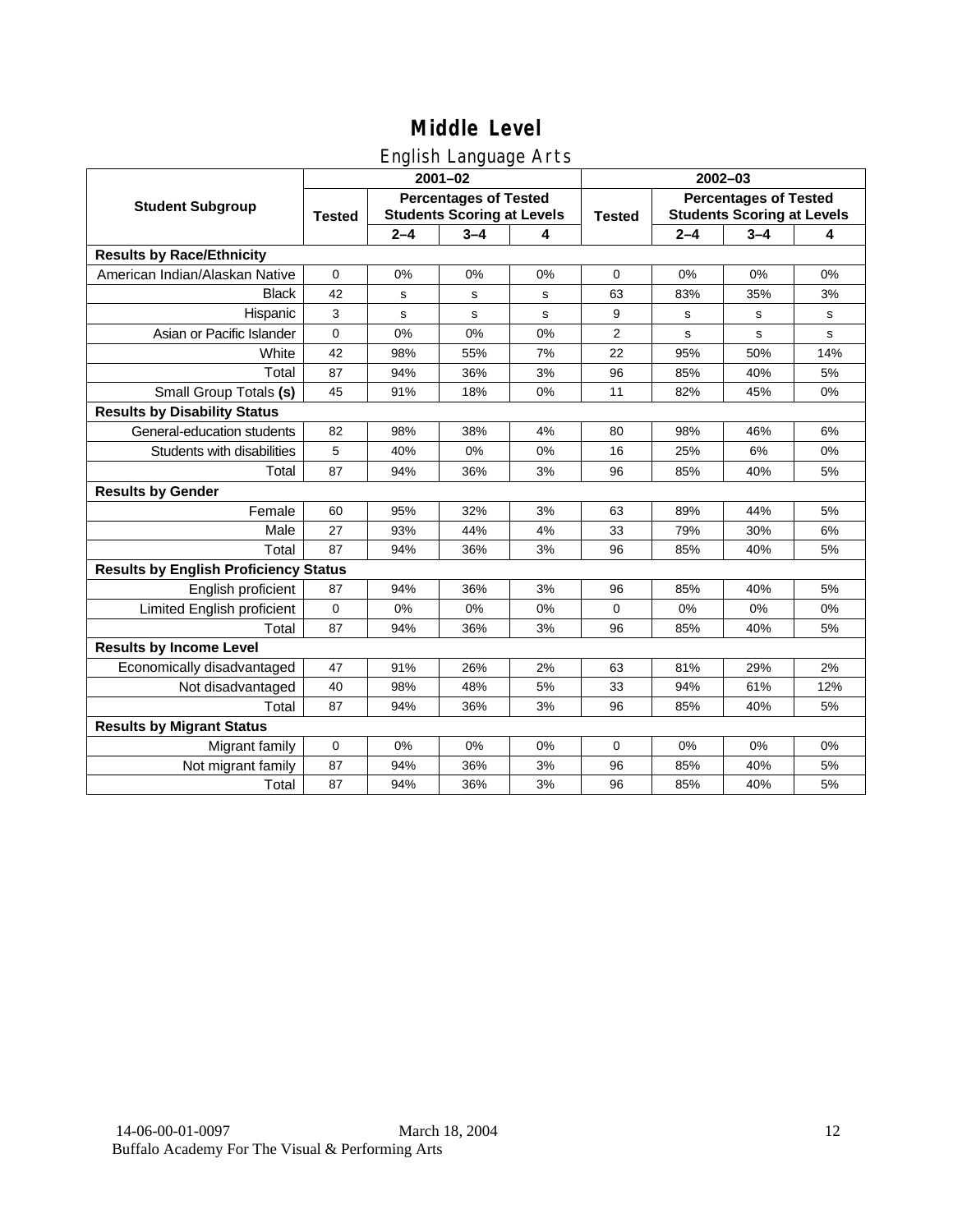### Mathematics

|                                              |                                                                                    |         | $2001 - 02$ |               | 2002-03                                                           |             |             |    |
|----------------------------------------------|------------------------------------------------------------------------------------|---------|-------------|---------------|-------------------------------------------------------------------|-------------|-------------|----|
| <b>Student Subgroup</b>                      | <b>Percentages of Tested</b><br><b>Students Scoring at Levels</b><br><b>Tested</b> |         |             | <b>Tested</b> | <b>Percentages of Tested</b><br><b>Students Scoring at Levels</b> |             |             |    |
|                                              |                                                                                    | $2 - 4$ | $3 - 4$     | 4             |                                                                   | $2 - 4$     | $3 - 4$     | 4  |
| <b>Results by Race/Ethnicity</b>             |                                                                                    |         |             |               |                                                                   |             |             |    |
| American Indian/Alaskan Native               | $\mathbf{1}$                                                                       | s       | s           | s             | $\Omega$                                                          | 0%          | 0%          | 0% |
| <b>Black</b>                                 | 42                                                                                 | s       | s           | s             | 59                                                                | 88%         | 37%         | 2% |
| Hispanic                                     | 3                                                                                  | s       | s           | s             | 9                                                                 | s           | s           | s  |
| Asian or Pacific Islander                    | 0                                                                                  | 0%      | 0%          | 0%            | $\overline{2}$                                                    | $\mathbf s$ | $\mathbf s$ | s  |
| White                                        | 42                                                                                 | 93%     | 48%         | 2%            | 21                                                                | 95%         | 62%         | 0% |
| Total                                        | 88                                                                                 | 84%     | 28%         | 1%            | 91                                                                | 89%         | 43%         | 2% |
| Small Group Totals (s)                       | 46                                                                                 | 76%     | 11%         | 0%            | 11                                                                | 82%         | 36%         | 9% |
| <b>Results by Disability Status</b>          |                                                                                    |         |             |               |                                                                   |             |             |    |
| General-education students                   | 82                                                                                 | 90%     | 30%         | 1%            | 79                                                                | 95%         | 48%         | 3% |
| Students with disabilities                   | 6                                                                                  | 0%      | 0%          | 0%            | 12                                                                | 50%         | 8%          | 0% |
| Total                                        | 88                                                                                 | 84%     | 28%         | 1%            | 91                                                                | 89%         | 43%         | 2% |
| <b>Results by Gender</b>                     |                                                                                    |         |             |               |                                                                   |             |             |    |
| Female                                       | 61                                                                                 | 85%     | 23%         | 0%            | 62                                                                | 92%         | 44%         | 2% |
| Male                                         | 27                                                                                 | 81%     | 41%         | 4%            | 29                                                                | 83%         | 41%         | 3% |
| Total                                        | 88                                                                                 | 84%     | 28%         | 1%            | 91                                                                | 89%         | 43%         | 2% |
| <b>Results by English Proficiency Status</b> |                                                                                    |         |             |               |                                                                   |             |             |    |
| English proficient                           | 88                                                                                 | 84%     | 28%         | 1%            | 91                                                                | 89%         | 43%         | 2% |
| <b>Limited English proficient</b>            | $\mathbf 0$                                                                        | 0%      | 0%          | 0%            | 0                                                                 | 0%          | 0%          | 0% |
| Total                                        | 88                                                                                 | 84%     | 28%         | 1%            | 91                                                                | 89%         | 43%         | 2% |
| <b>Results by Income Level</b>               |                                                                                    |         |             |               |                                                                   |             |             |    |
| Economically disadvantaged                   | 48                                                                                 | 83%     | 19%         | 0%            | 59                                                                | 86%         | 34%         | 2% |
| Not disadvantaged                            | 40                                                                                 | 85%     | 40%         | 3%            | 32                                                                | 94%         | 59%         | 3% |
| Total                                        | 88                                                                                 | 84%     | 28%         | 1%            | 91                                                                | 89%         | 43%         | 2% |
| <b>Results by Migrant Status</b>             |                                                                                    |         |             |               |                                                                   |             |             |    |
| Migrant family                               | $\mathbf 0$                                                                        | 0%      | 0%          | 0%            | 0                                                                 | 0%          | 0%          | 0% |
| Not migrant family                           | 88                                                                                 | 84%     | 28%         | 1%            | 91                                                                | 89%         | 43%         | 2% |
| Total                                        | 88                                                                                 | 84%     | 28%         | 1%            | 91                                                                | 89%         | 43%         | 2% |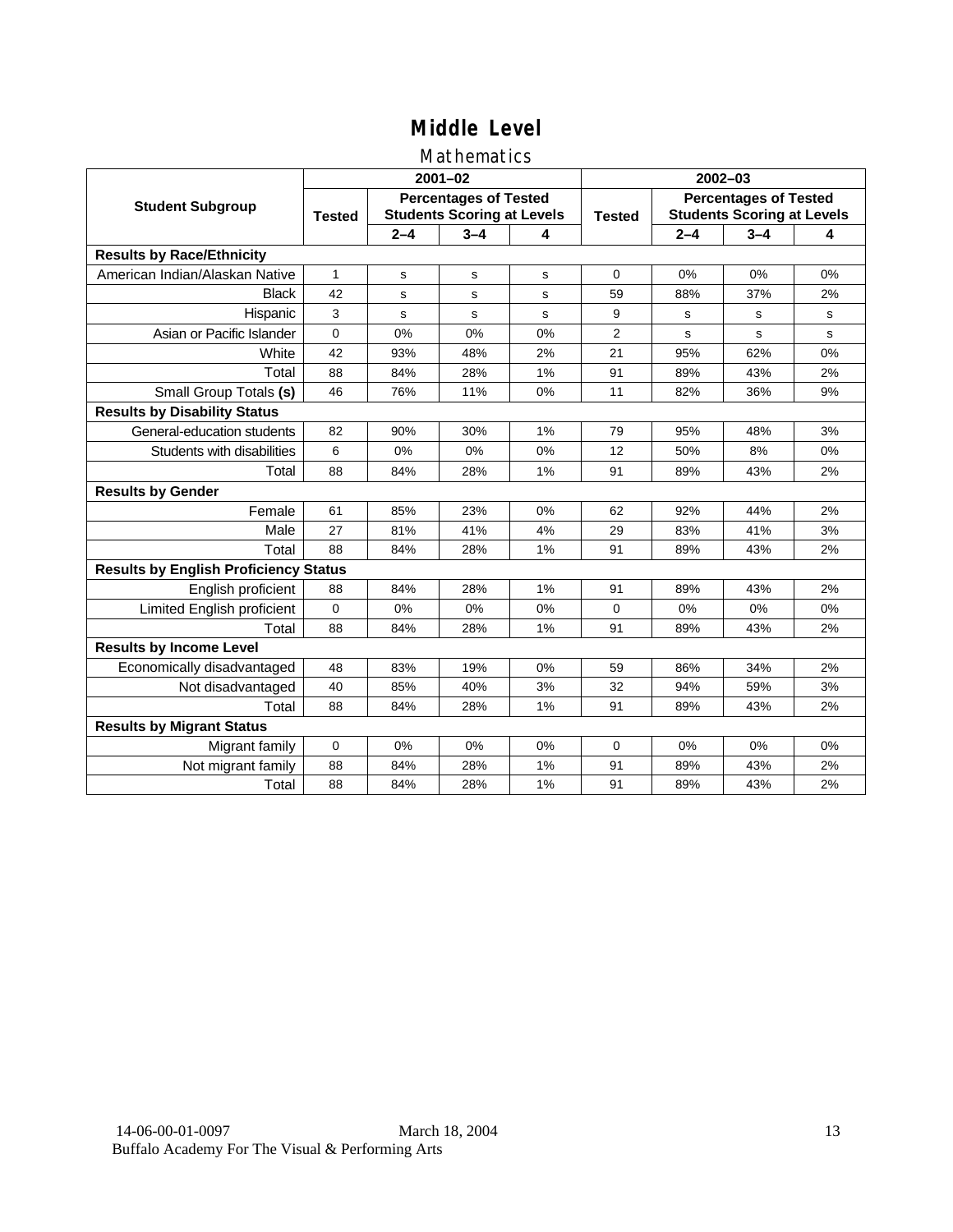### **Science**

|                                              | $2001 - 02$                                                                        |         |         |               | $2002 - 03$                                                       |             |             |             |
|----------------------------------------------|------------------------------------------------------------------------------------|---------|---------|---------------|-------------------------------------------------------------------|-------------|-------------|-------------|
| <b>Student Subgroup</b>                      | <b>Percentages of Tested</b><br><b>Students Scoring at Levels</b><br><b>Tested</b> |         |         | <b>Tested</b> | <b>Percentages of Tested</b><br><b>Students Scoring at Levels</b> |             |             |             |
|                                              |                                                                                    | $2 - 4$ | $3 - 4$ | 4             |                                                                   | $2 - 4$     | $3 - 4$     | 4           |
| <b>Results by Race/Ethnicity</b>             |                                                                                    |         |         |               |                                                                   |             |             |             |
| American Indian/Alaskan Native               | $\mathbf{1}$                                                                       | s       | s       | s             | $\mathbf 0$                                                       | 0%          | 0%          | 0%          |
| <b>Black</b>                                 | 41                                                                                 | 95%     | 76%     | 0%            | 58                                                                | 93%         | 67%         | 14%         |
| Hispanic                                     | 3                                                                                  | s       | s       | $\mathbf s$   | 10                                                                | s           | s           | s           |
| Asian or Pacific Islander                    | $\mathbf{1}$                                                                       | s       | s       | $\mathbf s$   | 1                                                                 | s           | s           | s           |
| White                                        | 42                                                                                 | 95%     | 93%     | 45%           | 21                                                                | 95%         | 95%         | 43%         |
| Total                                        | 88                                                                                 | 94%     | 84%     | 22%           | 90                                                                | 93%         | 71%         | 20%         |
| Small Group Totals (s)                       | 5                                                                                  | 80%     | 80%     | 0%            | 11                                                                | 91%         | 45%         | 9%          |
| <b>Results by Disability Status</b>          |                                                                                    |         |         |               |                                                                   |             |             |             |
| General-education students                   | 82                                                                                 | 100%    | 89%     | 23%           | 78                                                                | 100%        | 77%         | 23%         |
| Students with disabilities                   | 6                                                                                  | 17%     | 17%     | 0%            | 12                                                                | 50%         | 33%         | 0%          |
| Total                                        | 88                                                                                 | 94%     | 84%     | 22%           | 90                                                                | 93%         | 71%         | 20%         |
| <b>Results by Gender</b>                     |                                                                                    |         |         |               |                                                                   |             |             |             |
| Female                                       | 61                                                                                 | 95%     | 85%     | 23%           | 60                                                                | 95%         | 73%         | 18%         |
| Male                                         | 27                                                                                 | 93%     | 81%     | 19%           | 30                                                                | 90%         | 67%         | 23%         |
| Total                                        | 88                                                                                 | 94%     | 84%     | 22%           | 90                                                                | 93%         | 71%         | 20%         |
| <b>Results by English Proficiency Status</b> |                                                                                    |         |         |               |                                                                   |             |             |             |
| English proficient                           | 88                                                                                 | 94%     | 84%     | 22%           | 89                                                                | $\mathbf s$ | $\mathbf s$ | $\mathbf s$ |
| Limited English proficient                   | $\Omega$                                                                           | 0%      | 0%      | $0\%$         | 1                                                                 | s           | s           | $\mathbf s$ |
| Total                                        | 88                                                                                 | 94%     | 84%     | 22%           | 90                                                                | 93%         | 71%         | 20%         |
| <b>Results by Income Level</b>               |                                                                                    |         |         |               |                                                                   |             |             |             |
| Economically disadvantaged                   | 47                                                                                 | 94%     | 81%     | 11%           | 61                                                                | 90%         | 64%         | 10%         |
| Not disadvantaged                            | 41                                                                                 | 95%     | 88%     | 34%           | 29                                                                | 100%        | 86%         | 41%         |
| Total                                        | 88                                                                                 | 94%     | 84%     | 22%           | 90                                                                | 93%         | 71%         | 20%         |
| <b>Results by Migrant Status</b>             |                                                                                    |         |         |               |                                                                   |             |             |             |
| Migrant family                               | 0                                                                                  | 0%      | 0%      | 0%            | 0                                                                 | 0%          | 0%          | 0%          |
| Not migrant family                           | 88                                                                                 | 94%     | 84%     | 22%           | 90                                                                | 93%         | 71%         | 20%         |
| Total                                        | 88                                                                                 | 94%     | 84%     | 22%           | 90                                                                | 93%         | 71%         | 20%         |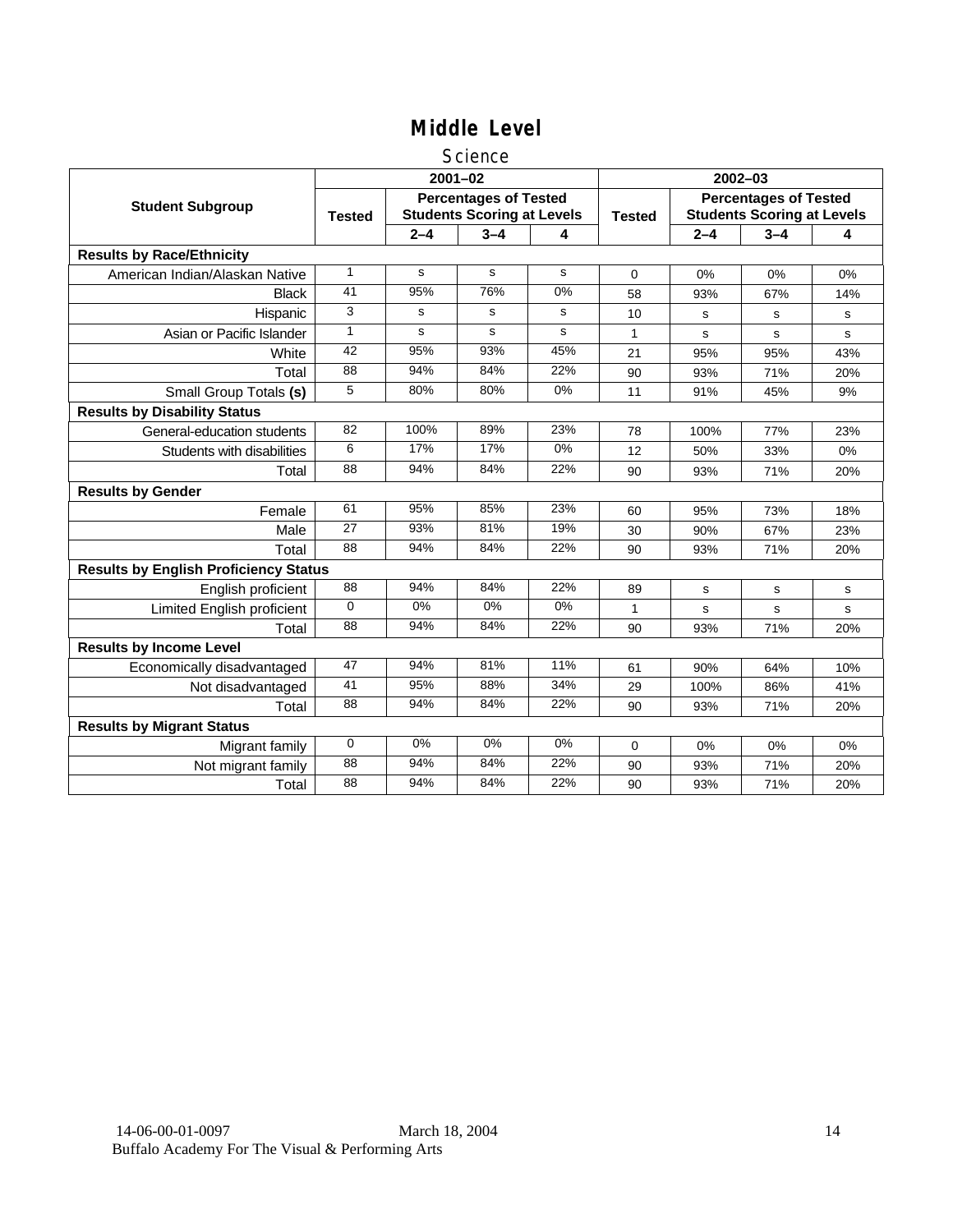### **1998 and 1999 High School Cohorts**

General-education students who first entered ninth grade in 1998 or 1999 must score 55 or higher on Regents English and mathematics examinations to graduate. During the phase-in of the Regents examination graduation requirements, all students (with district board of education approval) may qualify for a local diploma by earning a score of 55–64 on the required Regents examinations; a score of 65 or higher is required for a Regents diploma. Students with disabilities and certain students with a Section 504 Accomodation Plan may qualify for a local diploma by passing Regents competency tests. The data in these tables show the performance of the cohorts as of June 30<sup>th</sup> of the fourth year after first entering grade 9.

#### **Performance on the English Assessment Requirement for Graduation**

|                                              | 1998 Cohort                  |                |               |                   |                           | 1999 Cohort     |                          |                |                   |                                 |
|----------------------------------------------|------------------------------|----------------|---------------|-------------------|---------------------------|-----------------|--------------------------|----------------|-------------------|---------------------------------|
| <b>Student Subgroup</b>                      | <b>Count of Students</b>     |                |               | <b>Percent</b>    |                           |                 | <b>Count of Students</b> |                |                   | <b>Percent</b>                  |
|                                              | <b>Students</b><br>in Cohort | by Score       |               |                   | <b>Meeting</b>            | <b>Students</b> | by Score                 |                | <b>Meeting</b>    |                                 |
|                                              |                              | <b>Regents</b> |               | Pass-             | Gradu-                    | in              | <b>Regents</b>           |                | Pass-             | Gradua-                         |
|                                              |                              | $55 -$<br>64   | $65 -$<br>100 | ed<br><b>RCTs</b> | ation<br>Require-<br>ment | <b>Cohort</b>   | $55 -$<br>64             | $65 -$<br>100  | ed<br><b>RCTs</b> | tion<br><b>Require-</b><br>ment |
| <b>Results by Race/Ethnicity</b>             |                              |                |               |                   |                           |                 |                          |                |                   |                                 |
| American Indian/Alaskan Native               | $\mathbf{1}$                 | $\mathbf s$    | $\mathbf s$   | s                 | s                         | $\mathbf{1}$    | s                        | s              | s                 | $\mathbf s$                     |
| <b>Black</b>                                 | 60                           | 3              | 48            | $\overline{0}$    | 85%                       | 56              | 9                        | 38             | $\overline{0}$    | 84%                             |
| Hispanic                                     | $\overline{7}$               | s              | s             | s                 | s                         | 12              | s                        | s              | s                 | s                               |
| Asian or Pacific Islander                    | $\mathbf{1}$                 | s              | s             | s                 | s                         | $\mathbf 0$     | 0                        | $\overline{0}$ | 0                 | 0%                              |
| White                                        | 58                           | $\mathbf 0$    | 54            | 0                 | 93%                       | 38              | 3                        | 34             | 0                 | 97%                             |
| Total                                        | 127                          | 4              | 108           | 0                 | 88%                       | 107             | $\overline{14}$          | 82             | 0                 | 90%                             |
| Small Group Totals (s)                       | 9                            | $\mathbf{1}$   | 6             | $\overline{0}$    | 78%                       | 13              | $\overline{2}$           | 10             | $\overline{0}$    | 92%                             |
| <b>Results by Disability Status</b>          |                              |                |               |                   |                           |                 |                          |                |                   |                                 |
| General-education students                   | 114                          | 3              | 103           | 0                 | 93%                       | 97              | 12                       | 80             | 0                 | 95%                             |
| Students with disabilities                   | 13                           | $\mathbf{1}$   | 5             | 0                 | 46%                       | 10              | $\overline{2}$           | $\overline{2}$ | 0                 | 40%                             |
| Total                                        | 127                          | 4              | 108           | 0                 | 88%                       | 107             | 14                       | 82             | $\mathbf 0$       | 90%                             |
| <b>Results by Gender</b>                     |                              |                |               |                   |                           |                 |                          |                |                   |                                 |
| Female                                       | 83                           | $\overline{2}$ | 74            | $\overline{0}$    | 92%                       | 71              | 9                        | 54             | $\Omega$          | 89%                             |
| Male                                         | 44                           | 2              | 34            | $\Omega$          | 82%                       | 36              | 5                        | 28             | 0                 | 92%                             |
| Total                                        | 127                          | 4              | 108           | 0                 | 88%                       | 107             | 14                       | 82             | $\mathbf 0$       | 90%                             |
| <b>Results by English Proficiency Status</b> |                              |                |               |                   |                           |                 |                          |                |                   |                                 |
| English proficient                           | 125                          | s              | ${\bf s}$     | s                 | s                         | 106             | s                        | s              | s                 | s                               |
| Limited English proficient                   | 2                            | s              | $\mathbf s$   | s                 | s                         | 1               | s                        | s              | s                 | s                               |
| Total                                        | 127                          | 4              | 108           | $\Omega$          | 88%                       | 107             | 14                       | 82             | $\Omega$          | 90%                             |
| <b>Results by Income Level</b>               |                              |                |               |                   |                           |                 |                          |                |                   |                                 |
| Economically disadvantaged                   | 61                           | 3              | 49            | 0                 | 85%                       | 52              | 6                        | 37             | 0                 | 83%                             |
| Not disadvantaged                            | 66                           | $\mathbf{1}$   | 59            | 0                 | 91%                       | 55              | 8                        | 45             | 0                 | 96%                             |
| Total                                        | 127                          | 4              | 108           | $\overline{0}$    | 88%                       | 107             | 14                       | 82             | $\overline{0}$    | 90%                             |
| <b>Results by Migrant Status</b>             |                              |                |               |                   |                           |                 |                          |                |                   |                                 |
| Migrant family                               | $\pmb{0}$                    | $\mathbf 0$    | $\mathbf 0$   | $\mathbf 0$       | 0%                        | 0               | 0                        | 0              | 0                 | 0%                              |
| Not migrant family                           | 127                          | 4              | 108           | $\pmb{0}$         | 88%                       | 107             | 14                       | 82             | 0                 | 90%                             |
| Total                                        | 127                          | 4              | 108           | $\mathbf 0$       | 88%                       | 107             | 14                       | 82             | 0                 | 90%                             |

### **after Four Years of High School**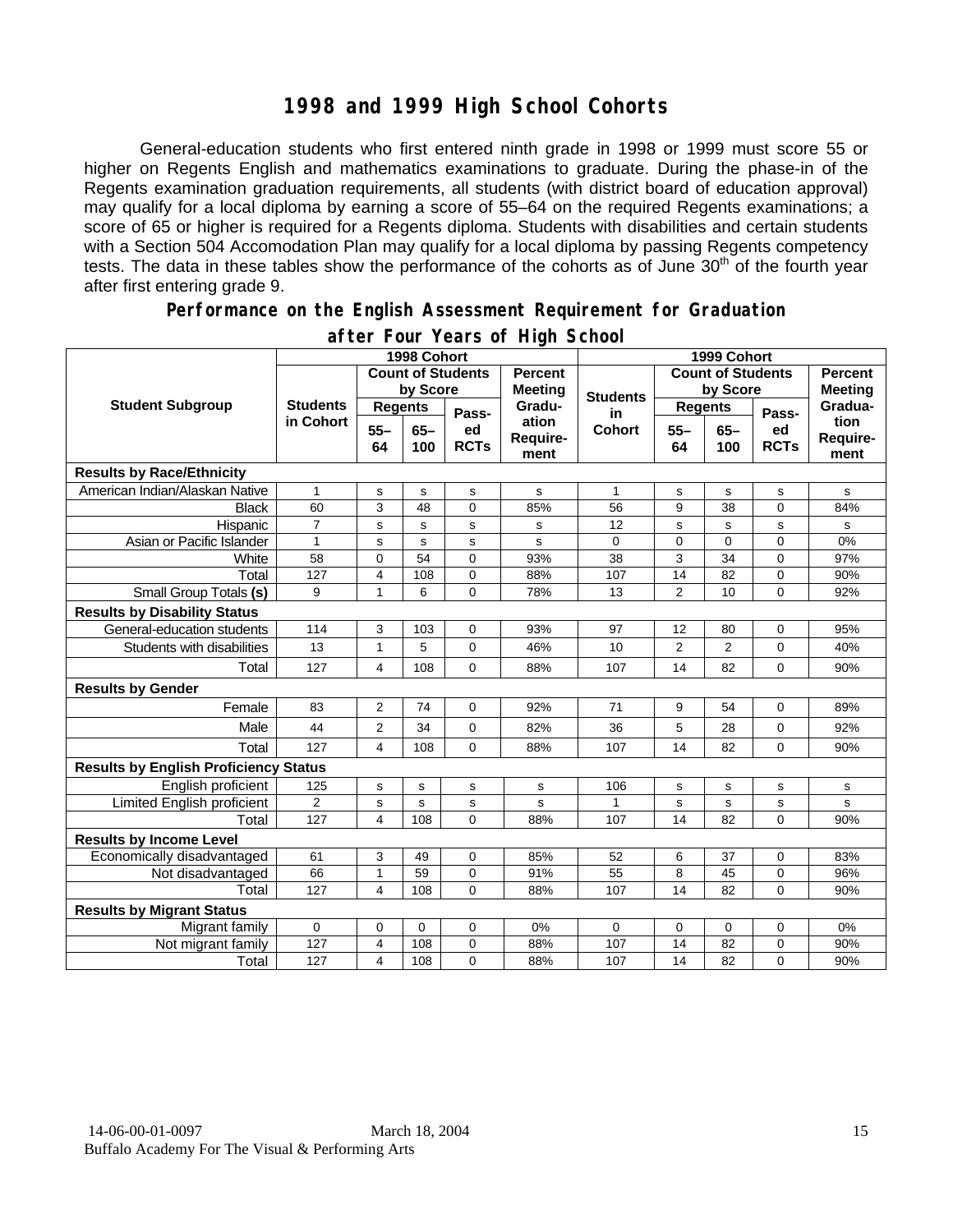### **Performance on the Mathematics Assessment Requirement for Graduation after Four Years of High School**

|                                              | st addation at toll todil todilo of the prison of<br>1998 Cohort |                                            |             |                         |                          | 1999 Cohort           |                       |                |                |                |
|----------------------------------------------|------------------------------------------------------------------|--------------------------------------------|-------------|-------------------------|--------------------------|-----------------------|-----------------------|----------------|----------------|----------------|
| <b>Student Subgroup</b>                      |                                                                  | <b>Count of Students</b><br><b>Percent</b> |             |                         | <b>Count of Students</b> |                       |                       |                | <b>Percent</b> |                |
|                                              | <b>Students</b><br>in<br><b>Cohort</b>                           | by Score                                   |             |                         | <b>Meeting</b>           |                       | by Score              |                |                | <b>Meeting</b> |
|                                              |                                                                  | <b>Regents</b>                             |             | Pass-                   | Gradu-                   | <b>Students</b><br>in | <b>Regents</b>        |                | Pass-          | Gradua-        |
|                                              |                                                                  | $55 -$                                     | $65-$       | ed                      | ation                    | <b>Cohort</b>         | $55 -$<br>$65-$<br>64 | ed             | tion           |                |
|                                              |                                                                  | 64                                         | 100         | <b>RCTs</b>             | Require-                 |                       |                       | 100            | <b>RCTs</b>    | Require-       |
| <b>Results by Race/Ethnicity</b>             |                                                                  |                                            |             |                         | ment                     |                       |                       |                |                | ment           |
|                                              |                                                                  |                                            |             |                         |                          |                       |                       |                |                |                |
| American Indian/Alaskan Native               | $\mathbf{1}$                                                     | s                                          | s           | s                       | s                        | $\mathbf{1}$          | s                     | s              | s              | s              |
| <b>Black</b>                                 | 60                                                               | 16                                         | 26          | $\mathbf{1}$            | 72%                      | 56                    | 14                    | 33             | $\mathbf{1}$   | 86%            |
| Hispanic                                     | $\overline{7}$                                                   | s                                          | s           | s                       | s                        | 12                    | s                     | s              | s              | s              |
| Asian or Pacific Islander                    | $\mathbf{1}$                                                     | $\mathbf s$                                | s           | s                       | s                        | $\Omega$              | 0                     | $\Omega$       | $\Omega$       | 0%             |
| White                                        | 58                                                               | 12                                         | 34          | $\Omega$                | 79%                      | 38                    | 5                     | 30             | $\mathbf{1}$   | 95%            |
| Total                                        | 127                                                              | 30                                         | 63          | 3                       | 76%                      | 107                   | 24                    | 70             | 3              | 91%            |
| Small Group Totals (s)                       | 9                                                                | $\overline{2}$                             | 3           | $\overline{2}$          | 78%                      | 13                    | 5                     | $\overline{7}$ | $\mathbf{1}$   | 100%           |
| <b>Results by Disability Status</b>          |                                                                  |                                            |             |                         |                          |                       |                       |                |                |                |
| General-education students                   | 114                                                              | 28                                         | 63          | 0                       | 80%                      | 97                    | 23                    | 68             | 0              | 94%            |
| Students with disabilities                   | 13                                                               | 2                                          | $\Omega$    | 3                       | 38%                      | 10                    | 1                     | 2              | 3              | 60%            |
| Total                                        | 127                                                              | 30                                         | 63          | 3                       | 76%                      | 107                   | 24                    | 70             | 3              | 91%            |
| <b>Results by Gender</b>                     |                                                                  |                                            |             |                         |                          |                       |                       |                |                |                |
| Female                                       | 83                                                               | 18                                         | 47          | $\mathbf{1}$            | 80%                      | 71                    | 18                    | 45             | 3              | 93%            |
| Male                                         | 44                                                               | 12                                         | 16          | $\overline{2}$          | 68%                      | 36                    | 6                     | 25             | $\Omega$       | 86%            |
| Total                                        | 127                                                              | 30                                         | 63          | 3                       | 76%                      | 107                   | 24                    | 70             | 3              | 91%            |
| <b>Results by English Proficiency Status</b> |                                                                  |                                            |             |                         |                          |                       |                       |                |                |                |
| English proficient                           | 125                                                              | s                                          | s           | s                       | $\mathbf s$              | 106                   | s                     | $\mathbf s$    | s              | s              |
| <b>Limited English proficient</b>            | $\overline{2}$                                                   | s                                          | $\mathbf s$ | s                       | $\sf s$                  | $\mathbf{1}$          | s                     | s              | s              | s              |
| Total                                        | 127                                                              | 30                                         | 63          | 3                       | 76%                      | 107                   | 24                    | 70             | 3              | 91%            |
| <b>Results by Income Level</b>               |                                                                  |                                            |             |                         |                          |                       |                       |                |                |                |
| Economically disadvantaged                   | 61                                                               | 16                                         | 25          | 1                       | 69%                      | 52                    | 11                    | 33             | $\overline{c}$ | 88%            |
| Not disadvantaged                            | 66                                                               | 14                                         | 38          | $\overline{\mathbf{c}}$ | 82%                      | 55                    | 13                    | 37             | $\mathbf{1}$   | 93%            |
| Total                                        | 127                                                              | 30                                         | 63          | 3                       | 76%                      | 107                   | 24                    | 70             | 3              | 91%            |
| <b>Results by Migrant Status</b>             |                                                                  |                                            |             |                         |                          |                       |                       |                |                |                |
| Migrant family                               | $\mathbf 0$                                                      | 0                                          | 0           | 0                       | 0%                       | 0                     | 0                     | $\mathbf 0$    | 0              | 0%             |
| Not migrant family                           | 127                                                              | 30                                         | 63          | 3                       | 76%                      | 107                   | 24                    | 70             | 3              | 91%            |
| Total                                        | 127                                                              | 30                                         | 63          | 3                       | 76%                      | 107                   | 24                    | 70             | 3              | 91%            |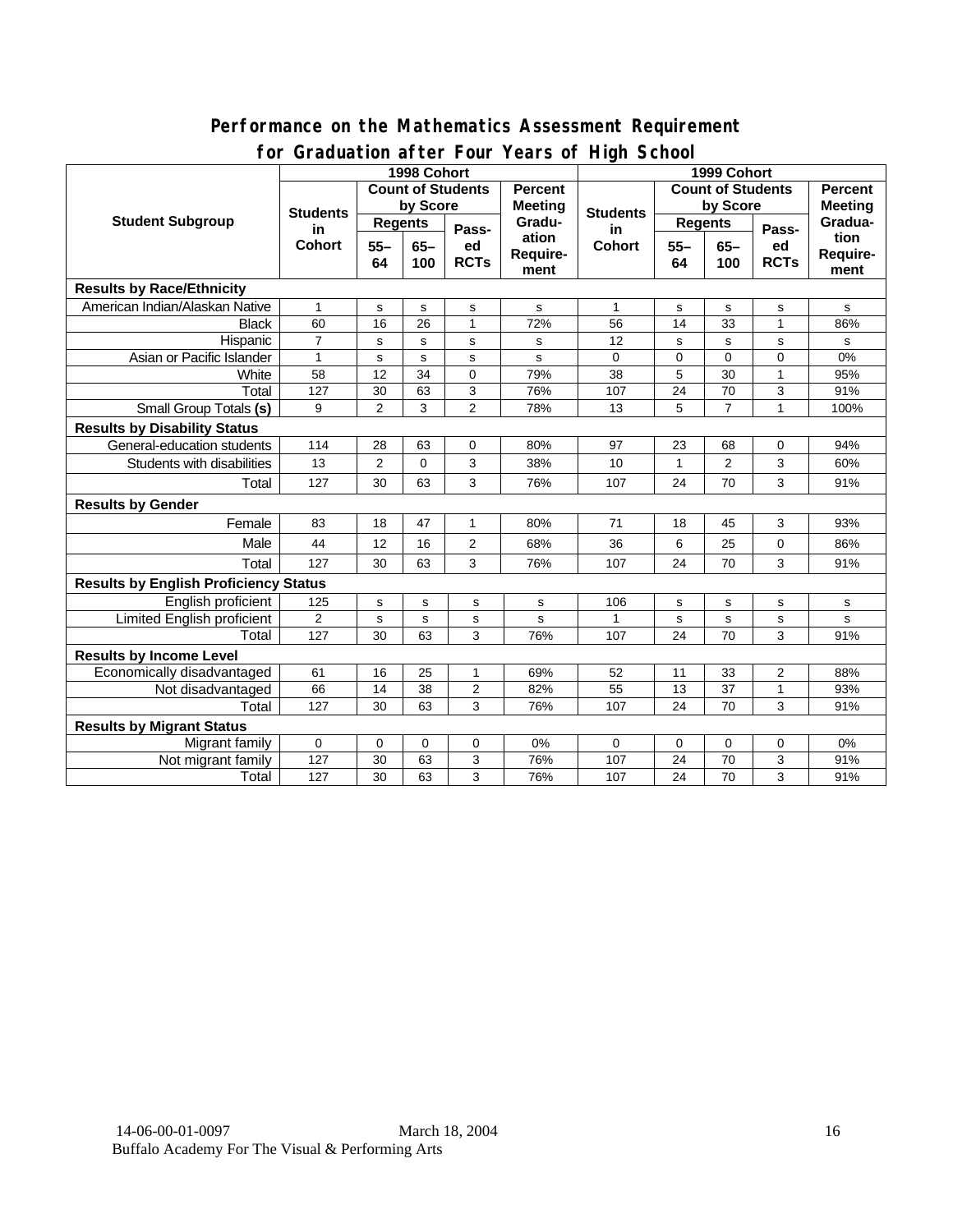### **Cohort Graduation Rates**

Students were counted as graduates in the first two columns of this table if they earned a local diploma with or without a Regents endorsement by June 30<sup>th</sup> of the fourth year after first entering grade 9 and in the second two columns if they earned a local diploma with or without a Regents endorsement by August 31<sup>st</sup> of the fourth year after first entering grade 9. The graduation-rate cohort includes students who transferred to general education development (GED) programs. These students were not counted in the 1998 school accountability cohort for English and mathematics.

|                                              | 1998 Cohort as of                       |                    | 1998 Cohort as of                       |                    |  |  |  |  |  |
|----------------------------------------------|-----------------------------------------|--------------------|-----------------------------------------|--------------------|--|--|--|--|--|
|                                              | June 30, 2002                           |                    | <b>August 31, 2002</b>                  |                    |  |  |  |  |  |
| <b>Student Subgroup</b>                      | <b>Graduation</b><br><b>Rate Cohort</b> | Graduation<br>Rate | <b>Graduation</b><br><b>Rate Cohort</b> | Graduation<br>Rate |  |  |  |  |  |
| <b>Results by Race/Ethnicity</b>             |                                         |                    |                                         |                    |  |  |  |  |  |
| American Indian/Alaskan Native               | 1                                       | s                  | 1                                       | s                  |  |  |  |  |  |
| <b>Black</b>                                 | 60                                      | 85%                | 61                                      | 82%                |  |  |  |  |  |
| Hispanic                                     | $\overline{7}$                          | s                  | $\overline{7}$                          | s                  |  |  |  |  |  |
| Asian or Pacific Islander                    | 1                                       | s                  | 1                                       | s                  |  |  |  |  |  |
| White                                        | 58                                      | 90%                | 56                                      | 93%                |  |  |  |  |  |
| Total                                        | 127                                     | 87%                | 126                                     | 87%                |  |  |  |  |  |
| Small Group Totals (s)                       | 9                                       | 78%                | 9                                       | 78%                |  |  |  |  |  |
| <b>Results by Disability Status</b>          |                                         |                    |                                         |                    |  |  |  |  |  |
| General-education students                   | 114                                     | 91%                | 109                                     | 94%                |  |  |  |  |  |
| Students with disabilities                   | 13                                      | 46%                | 17                                      | 35%                |  |  |  |  |  |
| Total                                        | 127                                     | 87%                | 126                                     | 87%                |  |  |  |  |  |
| <b>Results by Gender</b>                     |                                         |                    |                                         |                    |  |  |  |  |  |
| Female                                       | 83                                      | 90%                | 83                                      | 90%                |  |  |  |  |  |
| Male                                         | 44                                      | 80%                | 43                                      | 79%                |  |  |  |  |  |
| Total                                        | 127                                     | 87%                | 126                                     | 87%                |  |  |  |  |  |
| <b>Results by English Proficiency Status</b> |                                         |                    |                                         |                    |  |  |  |  |  |
| English proficient                           | 125                                     | s                  | 124                                     | s                  |  |  |  |  |  |
| Limited English proficient                   | $\overline{2}$                          | s                  | 2                                       | s                  |  |  |  |  |  |
| Total                                        | 127                                     | 87%                | 126                                     | 87%                |  |  |  |  |  |
| <b>Results by Income Level</b>               |                                         |                    |                                         |                    |  |  |  |  |  |
| Economically disadvantaged                   | 61                                      | 82%                | 57                                      | 88%                |  |  |  |  |  |
| Not disadvantaged                            | 66                                      | 91%                | 69                                      | 86%                |  |  |  |  |  |
| Total                                        | 127                                     | 87%                | 126                                     | 87%                |  |  |  |  |  |
| <b>Results by Migrant Status</b>             |                                         |                    |                                         |                    |  |  |  |  |  |
| Migrant family                               | 0                                       | 0%                 | 0                                       | 0%                 |  |  |  |  |  |
| Not migrant family                           | 127                                     | 87%                | 126                                     | 87%                |  |  |  |  |  |
| Total                                        | 127                                     | 87%                | 126                                     | 87%                |  |  |  |  |  |